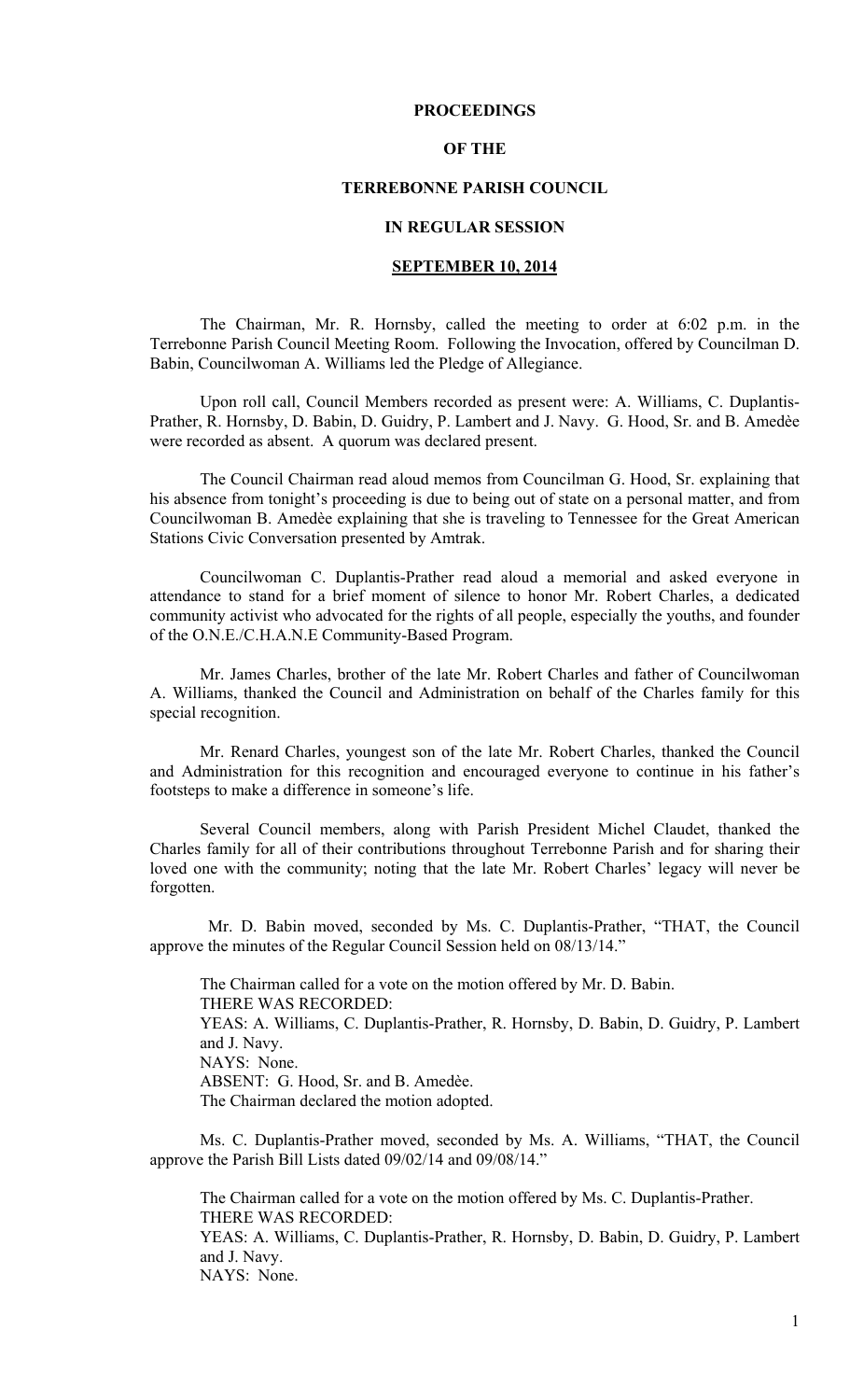ABSENT: G. Hood, Sr. and B. Amedèe. The Chairman declared the motion adopted.

Councilman D. Babin read aloud a commendation honoring Ms. Nell Page for her exemplary work as a Houma-Terrebonne community volunteer activist; noting that Ms. Page was not in attendance for tonight's proceeding and that this token of appreciation was presented to one of her peers for acceptance.

Councilman D. Guidry read aloud a proclamation declaring September 20 through 27, 2014 as "National Estuaries Week" in Terrebonne Parish.

Ms. Kristy Monier, Media Relations and Events Coordinator with the Barataria Terrebonne National Estuary (BTNEF) thanked the Council and Administration for this honor and for helping bring awareness to the importance of estuaries; noting that estuaries are vital and/or important for sustaining the Gulf Coast region.

Councilmen D. Guidry and D. Babin thanked Ms. Monier for all of the hard work and dedication that their organization contributes to the Parish of Terrebonne and the Gulf Coast region.

Councilwoman C. Duplantis-Prather read aloud a proclamation declaring September 27 and 28, 2014 as "Best of the Bayou Festival Weekend in Houma-Terrebonne".

Mr. William "Billy" Foster, Chairman of the Best of the Bayou Foundation, along with Committee members Mr. Paul Labat, Mr. Mike Bergeron and Ms. Janelle Ricca thanked the Council and Administration for their continued support and present the Council with the 2014 Annual Best of the Bayou Festival Poster drawn by local artist Ms. Donna Arata.

Mr. Paul Labat, former Terrebonne Parish Council Clerk and Vice-Chairman of the Best of the Bayou Foundation, thanked the Council and Administration for supporting the festival and explained that they are still in need of volunteers; that if anyone is interested, please contact the Chamber of Commerce Office at (985) 876-5600 or anyone of the committee members for information.

Several Council members thanked Mr. Foster and the Best of the Bayou Foundation Committee for a job well done and for always "putting" together a great festival with lots of entertainment and family fun for the citizens of Terrebonne Parish.

Mr. P. Lambert moved, seconded by Mr. D. Guidry, "THAT, it now being 6:38 p.m., the Council open public hearings."

 The Chairman called for a vote on the motion offered by Mr. P. Lambert. THERE WAS RECORDED: YEAS: A. Williams, C. Duplantis-Prather, R. Hornsby, D. Babin, D. Guidry, P. Lambert and J. Navy. NAYS: None. ABSENT: G. Hood, Sr. and B. Amedèe. The Chairman declared the motion adopted.

The Chairman recognized the public for comments on the following:

A. A proposed ordinance to dedicate and accept the maintenance/operations of the street(s), drainage servitudes, gas sewer, and rights-of-way for Sugar Pointe Commercial Park, energize

 and accept the street lights, and incorporate the extension of Valhi Boulevard into the Enhanced 911 Emergency Response System.

There were no comments from the public on the proposed ordinance.

 Mr. D. Babin moved, seconded by Mr. J. Navy, "THAT, the Council close the aforementioned public hearing."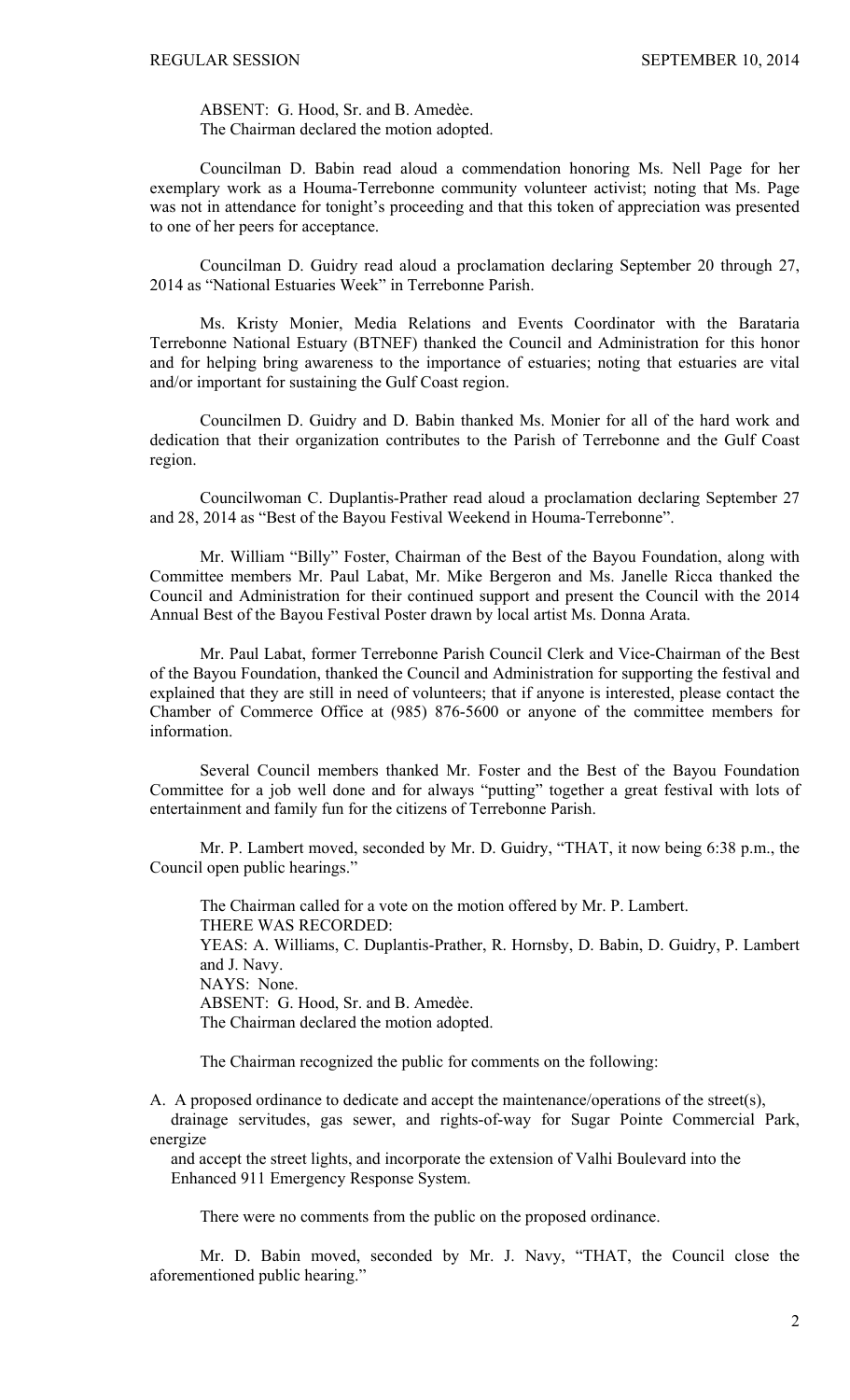The Chairman called for a vote on the motion offered by Mr. D. Babin. THERE WAS RECORDED: YEAS: A. Williams, C. Duplantis-Prather, R. Hornsby, D. Babin, D. Guidry, P. Lambert and J. Navy. NAYS: None. ABSENT: G. Hood, Sr. and B. Amedèe. The Chairman declared the motion adopted.

OFFERED BY: Mr. D. Babin. SECONDED BY: Ms. A.Williams.

# ORDINANCE NO. 8458

AN ORDINANCE DEDICATING AND ACCEPTING THE MAINTENANCE/OPERATION OF THE STREET(S), DRAINAGE SERVITUDES, GAS, SEWER, AND RIGHTS-OF-WAY FOR "SUGAR POINTE COMMERCIAL PARK;" ENERGIZE AND ACCEPT THE STREET LIGHTS; AND TO INCORPORATE THE EXTENSION OF "VALHI BOULEVARD" INTO THE ENHANCED 911 EMERGENCY RESPONSE SYSTEM FOR THE PURPOSE OF PROVIDING A BETTER MEANS OF LOCATING ADDRESSES; AND TO SET FORTH AN EFFECTIVE DATE FOR THE INCORPORATION OF STREET NAME(S), TO INFORM THE PROPER AGENCIES OF THE STREET NAME(S), AND TO AUTHORIZE THE INSTALLATION OF THE APPROPRIATE STREET SIGN(S), AND TO ADDRESS OTHER MATTERS RELATIVE THERETO.

## SECTION I

BE IT ORDAINED that the Terrebonne Parish Council, on behalf of Terrebonne Parish Consolidated Government, dedicates and accepts the maintenance/operation of the street(s), drainage servitudes, gas, sewer, and rights-of-way; and energize and accept the street lights as depicted on a plat, prepared on July 30, 2012, and revised March 12, 2014 by Providence/GSE Associates, Inc. titled "Sugar Pointe Commercial Park", a copy of which is attached hereto and made a part hereof;

BE IT FURTHER ORDAINED effective on the  $17<sup>th</sup>$  day of September, 2014, that the extension of "Valhi Boulevard" be incorporated into the Enhanced 911 Emergency Response System;

BE IT FURTHER ORDAINED that a copy of this ordinance be submitted to the Terrebonne Parish Communications Board, local U.S. Postal Services, fire districts, Acadian Ambulance, Terrebonne Parish Sheriff's Office, and any other appropriate agency; and

BE IT FURTHER ORDAINED that the Parish Forces be directed to install the proper street sign on the appropriate street, and that any other actions relative thereto be addressed.

### SECTION II

If any word, clause, phrase, section or other portion of this ordinance shall be declared null, void, invalid, illegal, or unconstitutional, the remaining words, clauses, phrases, sections or other portions of this ordinance shall remain in full force and effect, the provisions of this section hereby being declared to be severable.

This ordinance, having been introduced and laid on the table for at least two weeks, was voted upon as follows:

THERE WAS RECORDED:

YEAS: A. Williams, C. Duplantis-Prather, R. Hornsby, D. Babin, D. Guidry, P. Lambert and J. Navy.

NAYS: None.

ABSTAINING: None.

ABSENT: G. Hood, Sr. and B. Amedee.

The Chairman declared the ordinance adopted on this, the  $10<sup>th</sup>$  day of September, 2014.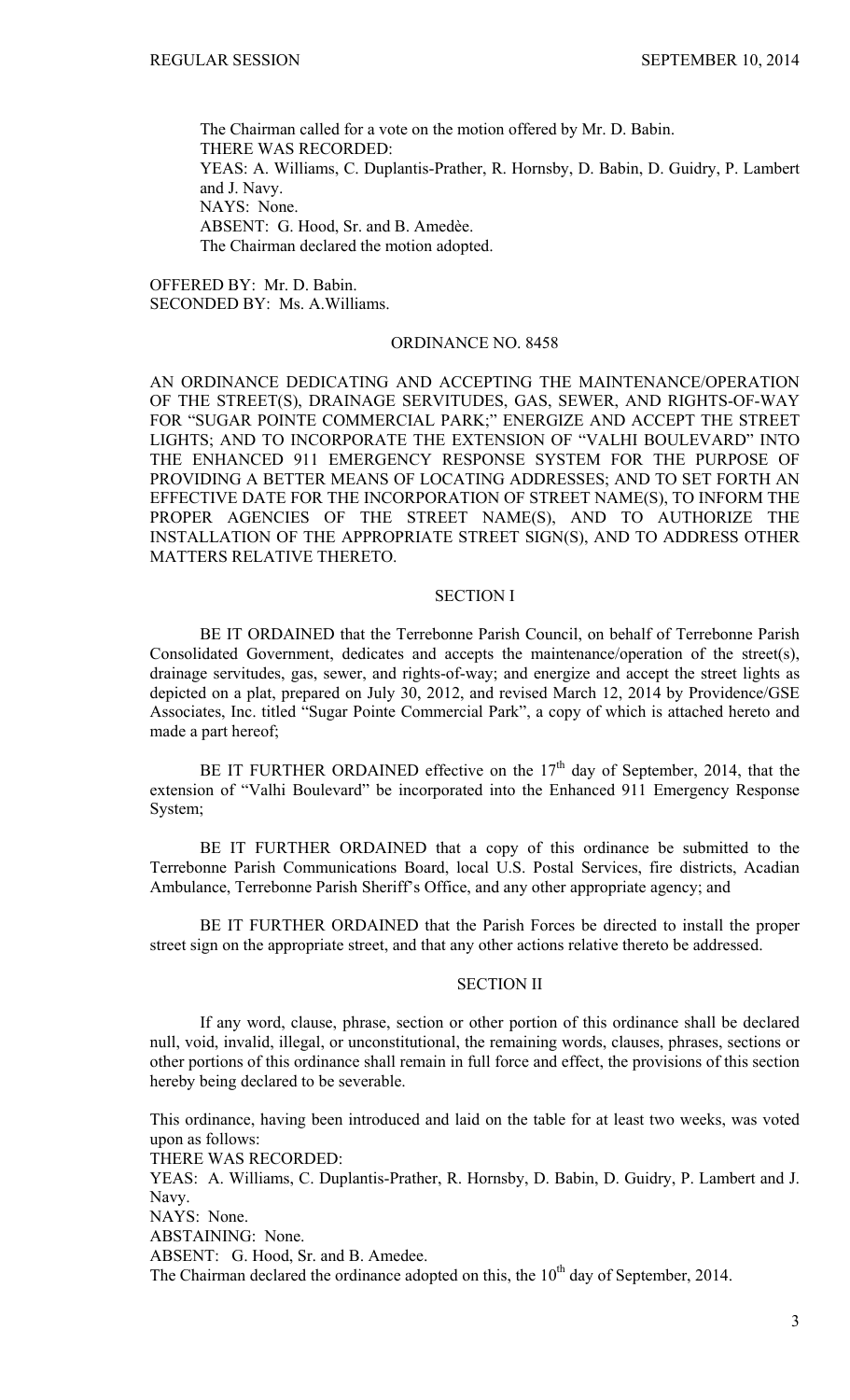### \* \* \* \* \* \* \* \* \*

The Chairman recognized the public for comments on the following:

B. A proposed ordinance to dedicate and accept the maintenance/operation of the street, drainage servitude and rights-of-way for Safety Road, and to incorporate into the Enhanced 911 Emergency Response System.

There were no comments from the public on the proposed ordinance.

 Mr. D. Guidry moved, seconded by Mr. J. Navy, "THAT, the Council close the aforementioned public hearing."

 The Chairman called for a vote on the motion offered by Mr. D. Guidry. THERE WAS RECORDED: YEAS: A. Williams, C. Duplantis-Prather, R. Hornsby, D. Babin, D. Guidry, P. Lambert and J. Navy. NAYS: None. ABSENT: G. Hood, Sr. and B. Amedèe. The Chairman declared the motion adopted.

OFFERED BY: Mr. D. Guidry. SECONDED BY: Mr. D. Babin.

## ORDINANCE NO. 8459

AN ORDINANCE DEDICATING AND ACCEPTING THE MAINTENANCE/OPERATION OF THE STREET(S), DRAINAGE SERVITUDES, AND RIGHTS-OF-WAY FOR "SAFETY ROAD;" AND TO INCORPORATE INTO THE ENHANCED 911 EMERGENCY RESPONSE SYSTEM FOR THE PURPOSE OF PROVIDING A BETTER MEANS OF LOCATING ADDRESSES; AND TO SET FORTH AN EFFECTIVE DATE FOR THE INCORPORATION OF STREET NAME(S), TO INFORM THE PROPER AGENCIES OF THE STREET NAME(S), AND TO AUTHORIZE THE INSTALLATION OF THE APPROPRIATE STREET SIGN(S), AND TO ADDRESS OTHER MATTERS RELATIVE THERETO.

### SECTION I

BE IT ORDAINED that the Terrebonne Parish Council, on behalf of Terrebonne Parish Consolidated Government, dedicates and accepts the maintenance/operation of the street(s), drainage servitudes, and rights-of-way; as depicted on a plat, prepared on June 3, 2013, and revised March 31, 2014 by David A. Waitz Engineering & Surveying, Inc. titled "Safety Road", a copy of which is attached hereto and made a part hereof;

BE IT FURTHER ORDAINED effective on the  $17<sup>th</sup>$  day of September, 2014, that the extension of "Safety Road" be incorporated into the Enhanced 911 Emergency Response System;

BE IT FURTHER ORDAINED that a copy of this ordinance be submitted to the Terrebonne Parish Communications Board, local U.S. Postal Services, fire districts, Acadian Ambulance, Terrebonne Parish Sheriff's Office, and any other appropriate agency; and

BE IT FURTHER ORDAINED that the Parish Forces be directed to install the proper street sign on the appropriate street, and that any other actions relative thereto be addressed.

### SECTION II

If any word, clause, phrase, section or other portion of this ordinance shall be declared null, void, invalid, illegal, or unconstitutional, the remaining words, clauses, phrases, sections or other portions of this ordinance shall remain in full force and effect, the provisions of this section hereby being declared to be severable.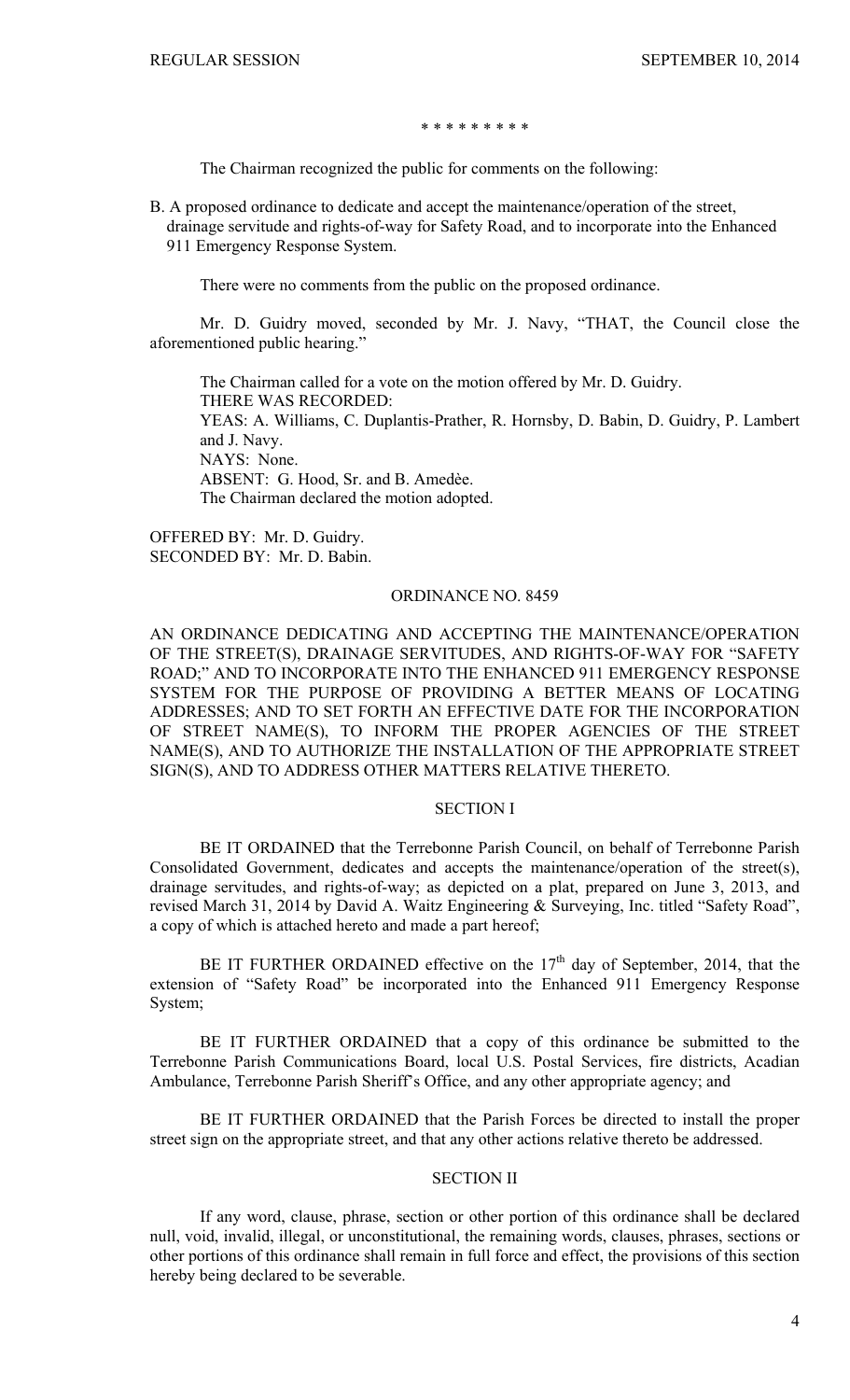This ordinance, having been introduced and laid on the table for at least two weeks, was voted upon as follows:

THERE WAS RECORDED:

YEAS: A. Williams, C. Duplantis-Prather, R. Hornsby, D. Babin, D. Guidry, P. Lambert and J. Navy.

NAYS: None.

ABSTAINING: None.

ABSENT: G. Hood, Sr. and B. Amedee.

The Chairman declared the ordinance adopted on this, the 10<sup>th</sup> day of September, 2014.

\* \* \* \* \* \* \* \* \*

The Chairman recognized the public for comments on the following:

C. A proposed ordinance to dedicate and accept the maintenance/operation of the street(s), drainage servitudes, and right-of-way for Government Street and the extension of Olympian Offshore Lane, energize and accept the street lights, and incorporate into the Enhanced 911 Emergency Response System.

There were no comments from the public on the proposed ordinance.

Ms. A. Williams moved, seconded by Ms. C. Duplantis-Prather, "THAT, the Council close the aforementioned public hearing."

 The Chairman called for a vote on the motion offered by Ms. A. Williams. THERE WAS RECORDED: YEAS: A. Williams, C. Duplantis-Prather, R. Hornsby, D. Babin, D. Guidry, P. Lambert and J. Navy. NAYS: None. ABSENT: G. Hood, Sr. and B. Amedèe. The Chairman declared the motion adopted.

OFFERED BY: Ms. A. Williams. SECONDED BY: Ms. C. Duplantis-Prather.

### ORDINANCE NO. 8460

AN ORDINANCE DEDICATING AND ACCEPTING THE MAINTENANCE/OPERATION OF THE STREET(S), DRAINAGE SERVITUDES, AND RIGHTS-OF-WAY FOR "GOVERNMENT STREET" AND THE EXTENSION OF "OLYMPIAN OFFSHORE LANE;" ENERGIZE AND ACCEPT THE STREET LIGHTS; AND TO INCORPORATE INTO THE ENHANCED 911 EMERGENCY RESPONSE SYSTEM FOR THE PURPOSE OF PROVIDING A BETTER MEANS OF LOCATING ADDRESSES; AND TO SET FORTH AN EFFECTIVE DATE FOR THE INCORPORATION OF STREET NAME(S), TO INFORM THE PROPER AGENCIES OF THE STREET NAME(S), AND TO AUTHORIZE THE INSTALLATION OF THE APPROPRIATE STREET SIGN(S), AND TO ADDRESS OTHER MATTERS RELATIVE THERETO.

### SECTION I

BE IT ORDAINED that the Terrebonne Parish Council, on behalf of Terrebonne Parish Consolidated Government, dedicates and accepts the maintenance/operation of the street(s), drainage servitudes, and rights-of-way; and energize and accept the street lights as depicted on a plat, prepared on February 4, 2014, and revised April 10, 2014 by Milford & Associates, Inc. titled "TPCG North Campus", a copy of which is attached hereto and made a part hereof;

BE IT FURTHER ORDAINED effective on the  $17<sup>th</sup>$  day of September, 2014, that "Government Street" and the extension of "Olympian Offshore Lane" be incorporated into the Enhanced 911 Emergency Response System;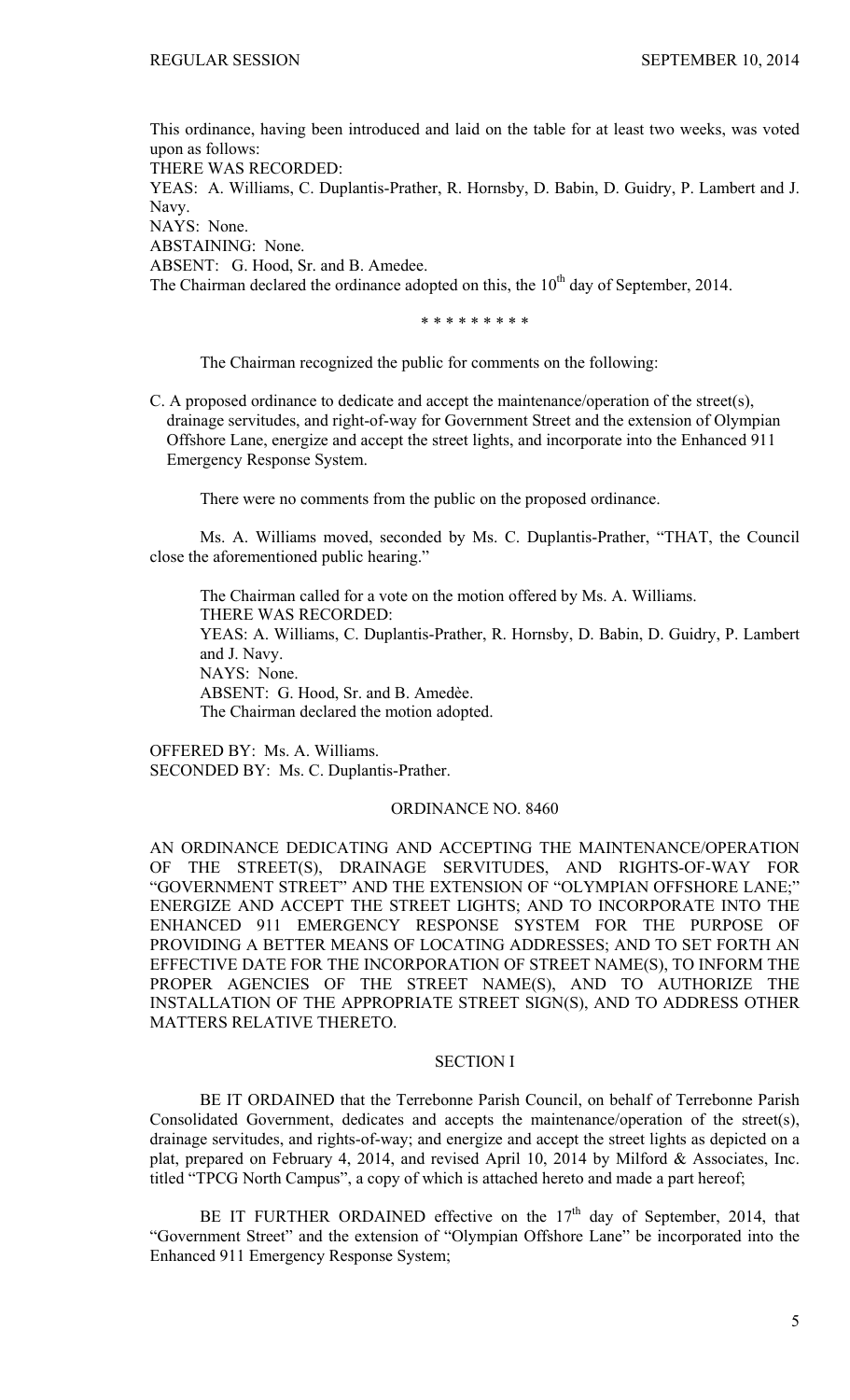BE IT FURTHER ORDAINED that a copy of this ordinance be submitted to the Terrebonne Parish Communications Board, local U.S. Postal Services, fire districts, Acadian Ambulance, Terrebonne Parish Sheriff's Office, and any other appropriate agency; and

BE IT FURTHER ORDAINED that the Parish Forces be directed to install the proper street sign on the appropriate street, and that any other actions relative thereto be addressed.

### SECTION II

If any word, clause, phrase, section or other portion of this ordinance shall be declared null, void, invalid, illegal, or unconstitutional, the remaining words, clauses, phrases, sections or other portions of this ordinance shall remain in full force and effect, the provisions of this section hereby being declared to be severable.

This ordinance, having been introduced and laid on the table for at least two weeks, was voted upon as follows:

THERE WAS RECORDED:

YEAS: A. Williams, C. Duplantis-Prather, R. Hornsby, D. Babin, D. Guidry, P. Lambert and J. Navy.

NAYS: None.

ABSTAINING: None.

ABSENT: G. Hood, Sr. and B. Amedee.

The Chairman declared the ordinance adopted on this, the  $10<sup>th</sup>$  day of September, 2014.

\* \* \* \* \* \* \* \* \*

The Chairman recognized the public for comments on the following:

D. A proposed ordinance to authorize the Parish President to execute an Intergovernmental Agreement and Act of Reversion with the Terrebonne Parish School Board for the Houma Elementary School Property near Point and Grinage Streets.

Ms. Linda Thibodaux, a life-long resident of Houma, thanked the Council and Administration for restoring this area of Terrebonne Parish and for their continued partnership with HRI. She explained that she is delighted about this up-coming project and expressed that this is a wonderful idea.

Councilman J. Navy and Councilwoman A. Williams commended Ms. Thibodaux for her willingness to express her gratitude for the work that is being done to restore Terrebonne Parish.

Mr. D. Babin moved, seconded by Mr. J. Navy, "THAT, the Council close the aforementioned public hearing."

 The Chairman called for a vote on the motion offered by Mr. D. Babin. THERE WAS RECORDED: YEAS: A. Williams, C. Duplantis-Prather, R. Hornsby, D. Babin, D. Guidry, P. Lambert and J. Navy. NAYS: None. ABSENT: G. Hood, Sr. and B. Amedèe. The Chairman declared the motion adopted.

OFFERED BY: Mr. J. Navy. SECONDED BY: Ms. A. Williams.

### ORDINANCE NO. 8461

AN ORDINANCE TO AUTHORIZE THE PARISH PRESIDENT TO EXECUTE AN INTERGOVERNMENTAL AGREEMENT AND ACT OF REVERSION WITH THE TEREBONNE PARISH SCHOOL BOARD FOR THE HOUMA ELEMENTARY PROPERTY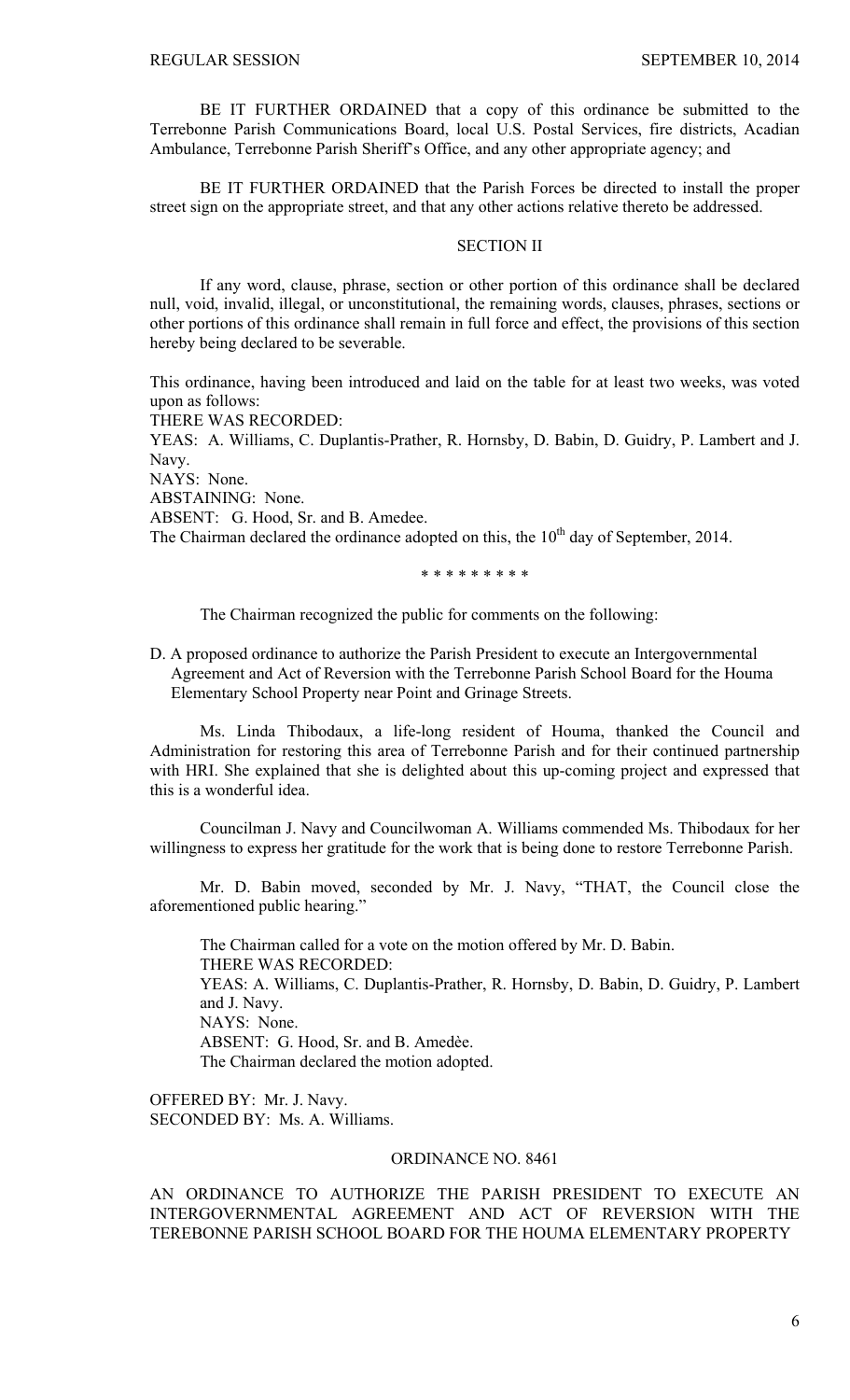WHEREAS, LA R.S. 33:1324, also known as the Local Services Act, provides that any parish or political subdivision of the state may make agreements between or among themselves to engage jointly in the acquisition or improvement of any public project or improvement provided that at least one of the participants to the agreement is authorized under a provision of law to perform such activity for completion of the undertaking; and

WHEREAS**,** Section 2-11(12) of the Terrebonne Parish Charter requires an ordinance to acquire real property on behalf of the Parish Government; and

WHEREAS, the TPSB acquired the site of the old Houma elementary school by act of donation from the Terrebonne Police Jury on October 4, 1910; the act of donation included a provision requiring the reversion of the school site property to the police jury should the property no longer be used for public school educational purposes; and

 WHEREAS, TPSB acknowledges that the school site is no longer needed for educational purposes and thus, pursuant to the original act of donation, reverts back to the Parish of Terrebonne via its governing authority the Terrebonne Parish Consolidated Government; and

WHEREAS, TPCG appears herein to accept this reversion and to assume custody and control of the herein described property; and

WHEREAS, Terrebonne Parish Consolidated Government and the Terrebonne Parish School Board find that entering into this intergovernmental agreement and reversion will have a public benefit; and

NOW, THEREFORE, BE IT RESOLVED by the Terrebonne Parish Council on behalf of Terrebonne Parish Consolidated Government:

### SECTION I

The Parish President, Michel Claudet, or his designee, be and he is hereby authorized to execute an Intergovernmental Agreement and Act of Reversion, prepared by the Office of the Parish Attorney regarding the property described in the attached legal description ("Exhibit A"), and any other necessary legal documents.

#### SECTION II

If any word, clause, phrase, section or other portion of this ordinance shall be declared null, void, invalid, illegal or unconstitutional, the remaining words, clauses, phrases, sections and other portions of this ordinance shall remain in full force and effect, the provisions of this ordinance hereby being declared to be severable.

This ordinance, having been introduced and laid on the table for at least two weeks, was voted upon as follows:

THERE WAS RECORDED: YEAS: A. Williams, C. Duplantis-Prather, R. Hornsby, D. Babin, D. Guidry, P. Lambert and J. Navy. NAYS: None. ABSTAINING: None. ABSENT: G. Hood, Sr. and B. Amedee. The Chairman declared the ordinance adopted on this, the  $10<sup>th</sup>$  day of September, 2014.

## \* \* \* \* \* \* \* \* \*

## EXHIBIT A

First a certain tract of land, situated in the Parish of Terrebonne, in the town of Houma, having a width of one and one-half arpent by depth as exists between the prolongation of the North line of Point Street and the South line of the Joseph Hache Grant; bounded North by the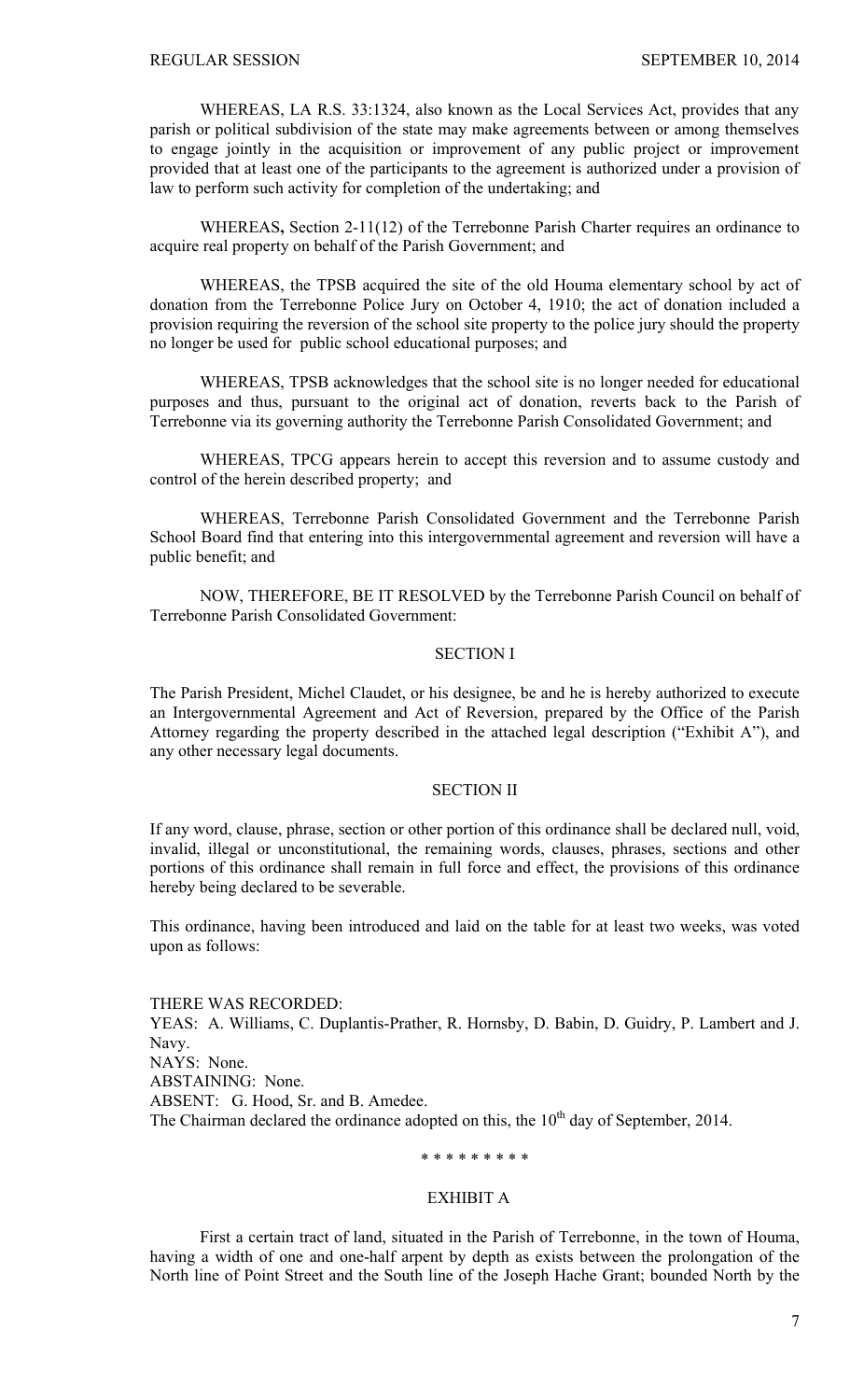prolongation of the North line of Point Street, by the line of said Grant, West by Grinage Street and East by property herein secondly described below; being a portion of the property donated by the late R.R. Barrow to the Archbishop of New Orleans and his successors.

 Second: Another tract of land, situated in said Town and Parish having a width of one arpent by such depth as exists between the prolongation of the North line of Point Street and South line of the Joseph Hache Grant; bounded North by the prolongation of the North line of said Point Street, South by the South line of said Josesph Hache Grant, East by Goode Street and West by tract firmly described herein. \*\*\*\*\*\*\*\*\*\*

 Mr. P. Lambert moved, seconded by Ms. C. Duplantis-Prather, "THAT, the Council continue with the regular order of business."

 The Chairman called for a vote on the motion offered by Mr. P. Lambert. THERE WAS RECORDED: YEAS: A. Williams, C. Duplantis-Prather, R. Hornsby, D. Babin, D. Guidry, P. Lambert and J. Navy. NAYS: None. ABSENT: G. Hood, Sr. and B. Amedèe. The Chairman declared the motion adopted.

Ms. A. Williams moved, seconded by Ms. C. Duplantis-Prather, "THAT, the Council authorize TPCG to co-sponsor security for the YMCA "Macho Man Triathlon" to be held on Sunday, September 21, 2014."

 The Chairman called for a vote on the motion offered by Ms. A. Williams. THERE WAS RECORDED: YEAS: A. Williams, C. Duplantis-Prather, R. Hornsby, D. Babin, D. Guidry, P. Lambert and J. Navy. NAYS: None. ABSENT: G. Hood, Sr. and B. Amedèe. The Chairman declared the motion adopted.

The following resolution was offered by Mr. Daniel J. Babin and seconded by Mr. John

Navy:

#### **RESOLUTION NO. 14-410**

A resolution approving the holding of an election in Fire Protection District No. 4-A of the Parish of Terrebonne, State of Louisiana, on Saturday, December 6, 2014, to authorize the levy of a special tax therein.

 WHEREAS, the Board of Commissioners of Fire Protection District No. 4-A of the Parish of Terrebonne, State of Louisiana (the "Governing Authority"), acting as the governing authority of Fire Protection District No. 4-A of the Parish of Terrebonne, State of Louisiana (the "District"), adopted a resolution on September 2, 2014, calling a special election in the District on Saturday, December 6, 2014, to authorize the levy of a special tax therein; and

 WHEREAS, the governing authority of the District has requested that this Parish Council, acting as the governing authority of the Parish of Terrebonne, State of Louisiana, give its consent and authority for the District to hold the aforesaid election, and in the event that the election carries to levy and collect the special tax provided for therein; and

 WHEREAS, as required by Article VI, Section 15 of the Constitution of the State of Louisiana of 1974, it is now the desire of this Parish Council to approve the holding of said election and in the event that the election carries, to levy and collect the special tax provided for therein;

 NOW, THEREFORE, BE IT RESOLVED by the Parish Council of the Parish of Terrebonne, State of Louisiana, acting as the governing authority of said Parish, that:

 SECTION 1. In compliance with the provisions of Article VI, Section 15 of the constitution of the State of Louisiana of 1974, and in accordance with the request of the Board of Commissioners of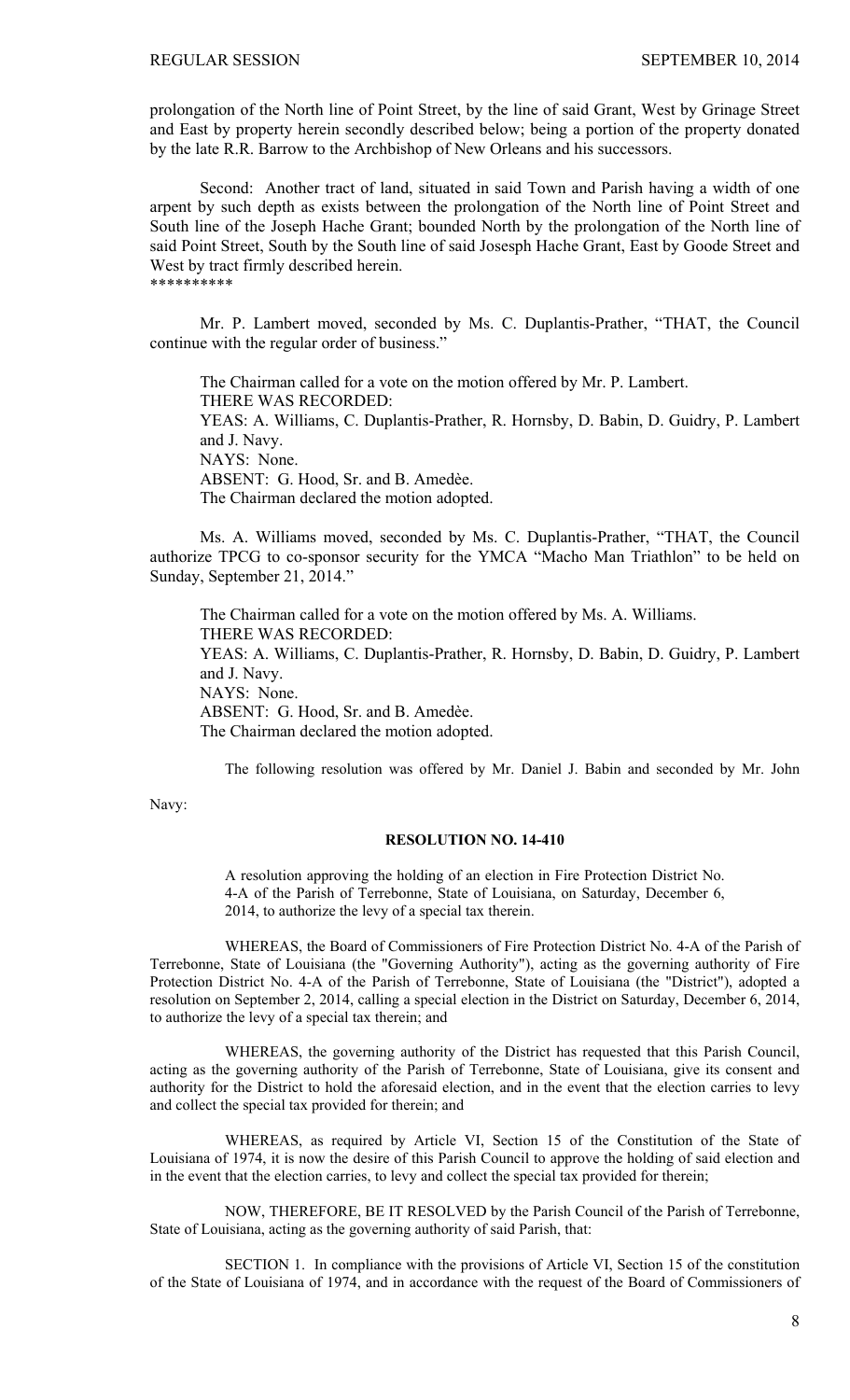Fire Protection District No. 4-A of the Parish of Terrebonne, State of Louisiana, this Parish Council hereby approves the holding of an election in the District, on Saturday, December 6, 2014, at which election there will be submitted the following proposition, to-wit:

### MILLAGE PROPOSITION

Shall Fire Protection District No. 4-A of the Parish of Terrebonne, State of Louisiana (the "District"), be authorized to levy and collect a special tax of seventeen and eighty-seven hundredths (17.87) mills on all property subject to taxation in said District, for a period of ten (10) years, beginning with the year 2015 and ending with the year 2024 (an estimated \$1,060,000 reasonably expected at this time to be collected from the levy of the tax for an entire year), for the purpose of constructing, maintaining and operating the District's fire protection and emergency medical service facilities, for purchasing fire trucks and other fire fighting or emergency medical service equipment and paying the cost of obtaining water for fire protection purposes, including charges for fire hydrant rentals and service, said millage to be levied in lieu of and replace a existing five and seventy-one hundredths (5.71) mills tax authorized to be levied in the District through the year 2023, at an election held on November 6, 2012, and a nine and sixty-three hundredths (9.63) mills tax authorized to be levied in the District through the year 2021, at an election held on October 2, 2010?

 SECTION 2. In the event the election carries, this Parish Council does hereby further consent to and authorize the District to levy and collect the special tax provided for therein.

This resolution having been submitted to a vote, the vote thereon was as follows:

 YEAS: Arlanda J. Williams, Greg Hood, Sr., Beryl Amedee, Christa Duplantis-Prather, Russell Hornsby, Daniel J. Babin, Dirk Guidry, Pete Lambert and John Navy.

NAYS: None.

ABSENT: G. Hood, Sr. and B. Amedèe.

And the resolution was declared adopted on this, the  $10<sup>th</sup>$  day of September, 2014.

\*\*\*\*\*\*\*\*\*\*

OFFERED BY: Mr. D. Babin. SECONDED BY: Mr. D. Guidry & Ms. A. Williams.

RESOLUTION NO. 14-411

A resolution declaring the necessity for emergency action pursuant to the authority set forth in LSA R.S. 38:2212(D) to address the repairs to the Dulac Pontoon Bridge which requires immediate action to correct. Such emergency action includes replacement of the damaged components of the hydraulic winch.

WHEREAS, the Dulac Pontoon Bridge was recently inspected by the Terrebonne Parish Consolidated Government Road and Bridge Division, and

WHEREAS, the Department of Public Works requested the professional service of the Cross Group to perform an inspection and noted mechanical deficiencies with the hydraulic winch, and

WHEREAS, this condition required a temporary closure of the bridge to vehicular traffic until price quotes were obtained, and

WHEREAS, the temporary closure of the Dulac Pontoon Bridge to vehicular traffic restricts access of emergency, commercial and residential vehicles, threatening the economy, lives and property of area residents of Terrebonne Parish, and

WHEREAS, Cross Group has submitted a cost estimate in the amount of \$30,000, and

WHEREAS, the Department of Public Works recommends the repair be awarded to the Cross Group in the amount of \$30,000; and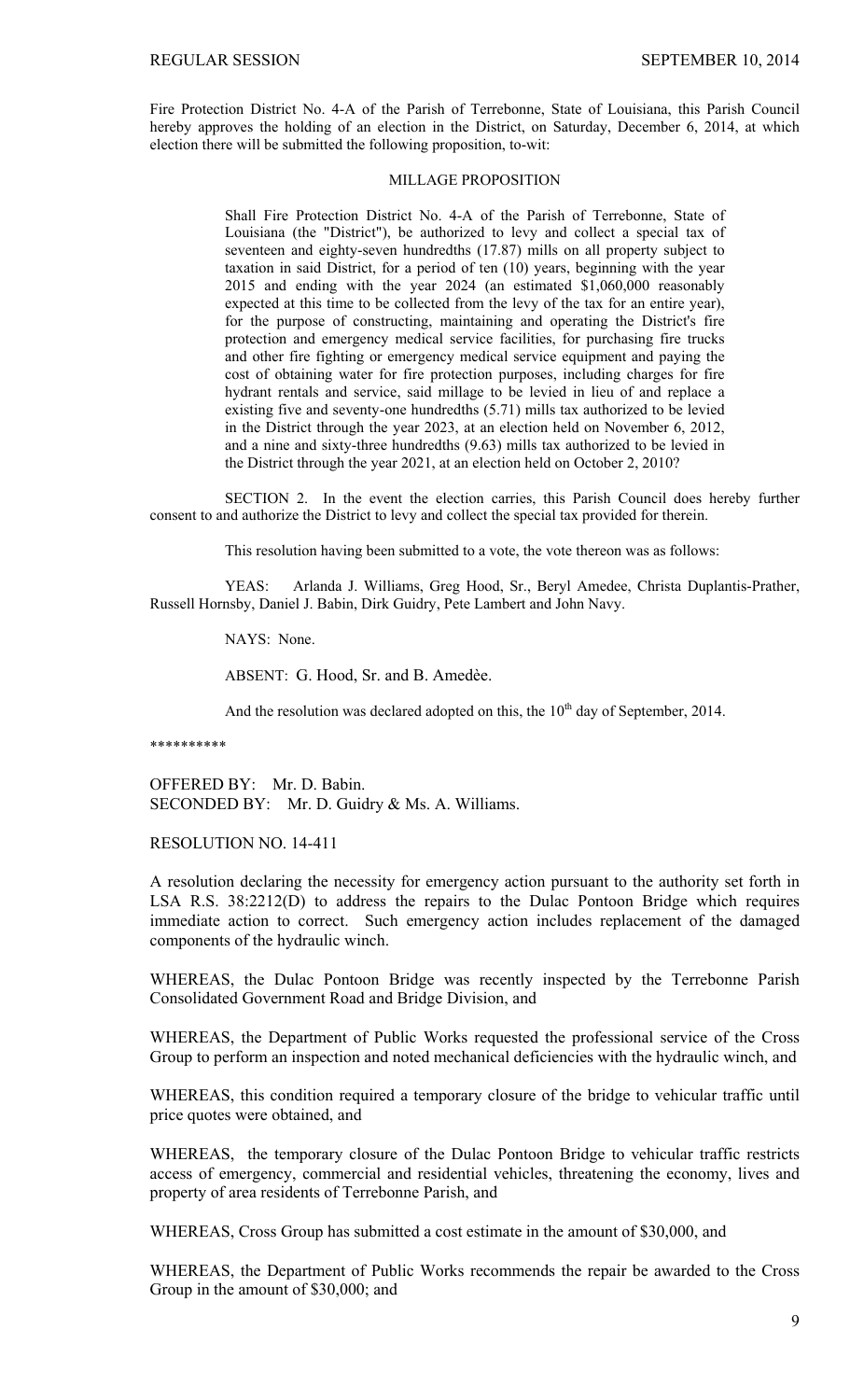NOW, THEREFORE BE IT RESOLVED that the Terrebonne Parish Council, on behalf of the Terrebonne Parish Consolidated Government, does hereby declare the repairs to the Dulac Pontoon Bridge as an emergency; and

BE IT FURTHER RESOLVED that Michel H. Claudet, Parish President, be authorized to take whatever action is necessary and to sign on behalf of the Terrebonne Parish Consolidated Government any contracts and / or amendments necessary to complete the emergency actions needed to repair the Dulac Pontoon Bridge; and

BE IT FURTHER RESOLVED that all provisions of this resolution be contingent upon the approval of the Parish Legal Department.

THERE WAS RECORDED:

YEAS: A. Williams, C. Duplantis-Prather, R. Hornsby, D. Babin, D. Guidry, P. Lambert and J. Navy. NAYS: None. ABSTAINING: None. ABSENT: G. Hood, Sr. and B. Amedee. The Chairman declared the resolution adopted on this, the  $10<sup>th</sup>$  day of September, 2014.

\* \* \* \* \* \* \* \*

The Council Chairman recognized Councilwoman A. Williams who presented to the Council and Administration the 2014-2015 Youth Advisory Council Executive Officers and they are as follows: Sasha Patterson, YAC President; Tyler Legnon, YAC Vice-President; Hayden Robichaux, YAC Treasurer and Mallory Robichaux, YAC Secretary. The Youth Advisory Council thanked the Council for being their role models, for providing positive examples of leadership and for all of the work that they do for the Parish of Terrebonne; noting that they will address the Council in the near future with an annual report.

Councilmen J. Navy and D. Babin congratulated the youths for being part of such a "fine" organization and for being the voice and/or leaders of the future.

Councilman R. Hornsby read a proclamation declaring September 17-23, 2014 as "Constitution Week in Houma-Terrebonne".

Ms. Rena Labat, along with Ms. Jo Anne Plessala, members of the Bayou Lafourche Chapter of the National Society Daughters of the American Revolution (DAR), thanked the Council and Administration for this honor along with giving a brief overview of the history of the DAR organization. Ms. Labat encouraged the citizens of Terrebonne Parish to help celebrate Constitution Week by flying flags in the front of their homes and businesses.

The following resolution was offered by Mr. Pete Lambert and seconded by Mr. Dirk Guidry:

### **RESOLUTION NO. 14-412**

A resolution approving the holding of an election in Recreation District No. 6 of the Parish of Terrebonne, State of Louisiana, on Saturday, December 6, 2014, to authorize the incurring of debt and issuance of bonds and the levy of a special tax therein.

 WHEREAS, the Board of Commissioners of Recreation District No. 6 of the Parish of Terrebonne, State of Louisiana (the "Governing Authority"), acting as the governing authority of Recreation District No. 6 of the Parish of Terrebonne, State of Louisiana (the "District"), adopted a resolution on September 9, 2014, calling a special election in the District on Saturday, December 6, 2014, to authorize the incurring of debt and issuance of bonds and the levy of a special tax therein; and

 WHEREAS, the governing authority of the District has requested that this Parish Council, acting as the governing authority of the Parish of Terrebonne, State of Louisiana, give its consent and authority for the District to hold the aforesaid election, and in the event that the election carries to issue, sell and deliver the bonds and to levy and collect the special tax provided for therein; and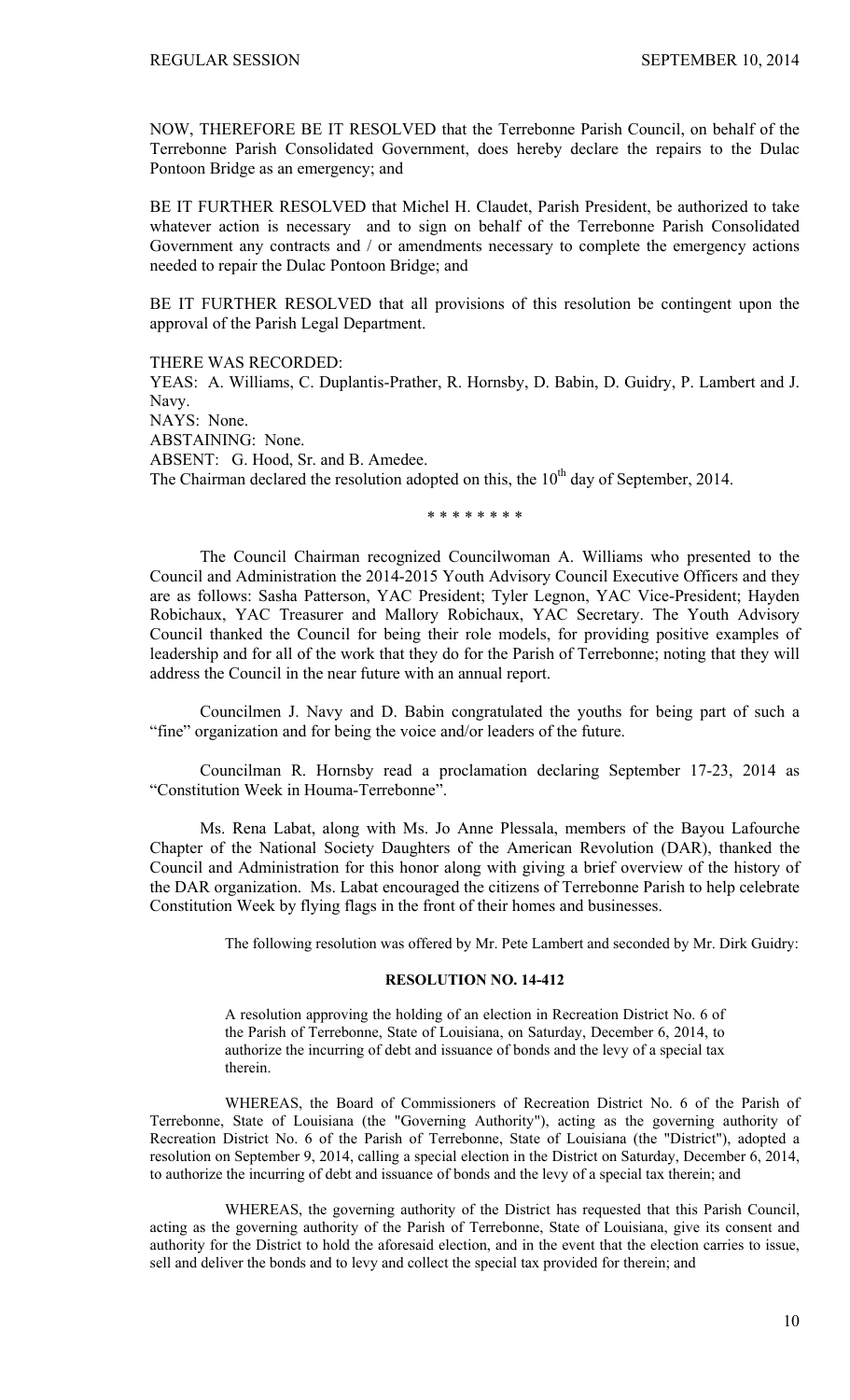WHEREAS, as required by Article VI, Section 15 of the Constitution of the State of Louisiana of 1974, it is now the desire of this Parish Council to approve the holding of said election and in the event that the election carries, to issue, sell and deliver the bonds and to levy and collect the special tax provided for therein;

 NOW, THEREFORE, BE IT RESOLVED by the Parish Council of the Parish of Terrebonne, State of Louisiana, acting as the governing authority of said Parish, that:

 SECTION 1. In compliance with the provisions of Article VI, Section 15 of the constitution of the State of Louisiana of 1974, and in accordance with the request of the Board of Commissioners of Recreation District No. 6 of the Parish of Terrebonne, State of Louisiana, this Parish Council hereby approves the holding of an election in the District, on Saturday, December 6, 2014, at which election there will be submitted the following propositions, to-wit:

### BOND PROPOSITION

Shall Recreation District No. 6 of the Parish of Terrebonne, State of Louisiana (the "District"), incur debt and issue bonds to an amount not exceeding Four Hundred Thousand Dollars (\$400,000), to run not exceeding fifteen (15) years from the date thereof, with interest at a rate or rates not exceeding eight percent (8%) per annum to be sold at par, premium or discount, for the purpose of purchasing, acquiring, constructing and improving parks, playgrounds, recreation centers and other recreational facilities, together with the necessary furnishings and equipment therefor, title to which shall be in the public, which bonds will be general obligations of the District and will be payable from ad valorem taxes to be levied and collected in the manner provided by Article VI, Section 33 of the Constitution of the State of Louisiana of 1974, and statutory authority supplemental thereto, with an estimated one and twenty-five hundredths  $(1.25)$ mills to be levied in the first year of issue to pay said Bonds?

#### MILLAGE PROPOSITION

Shall Recreation District No. 6 of the Parish of Terrebonne, State of Louisiana (the "District"), levy and collect a special tax of fifteen (15) mills on all property subject to taxation in said District (an estimated \$710,000 reasonably expected at this time to be collected from the levy of the tax for an entire year), for a period of ten (10) years, beginning with the year 2018 and ending with the year 2027, for the purpose of acquiring, constructing, improving, maintaining and operating recreation facilities for said District, including the purchase of equipment therefor?

 SECTION 2. In the event the election carries, this Parish Council does hereby further consent to and authorize the District to issue, sell and deliver the bonds and to levy and collect the special tax provided for therein.

This resolution having been submitted to a vote, the vote thereon was as follows:

 YEAS: Arlanda J. Williams, Christa Duplantis-Prather, Russell Hornsby, Daniel J. Babin, Dirk Guidry, Pete Lambert and John Navy.

NAYS: None.

ABSENT: Greg Hood, Sr. and Beryl Amedee.

And the resolution was declared adopted on this, the  $10<sup>th</sup>$  day of September, 2014.

\*\*\*\*\*\*\*\*\*\*

 Under Agenda Item 2A – Public Wishing to Address the Council (No speaker cards were submitted as of agenda deadline).

 The Chairman called for a report on the Budget and Finance Committee meeting held on 09/08/14, whereupon the Committee Chairman noting ratification of minutes calls public hearings on 09/24/14 rendered the following:

### **BUDGET & FINANCE COMMITTEE**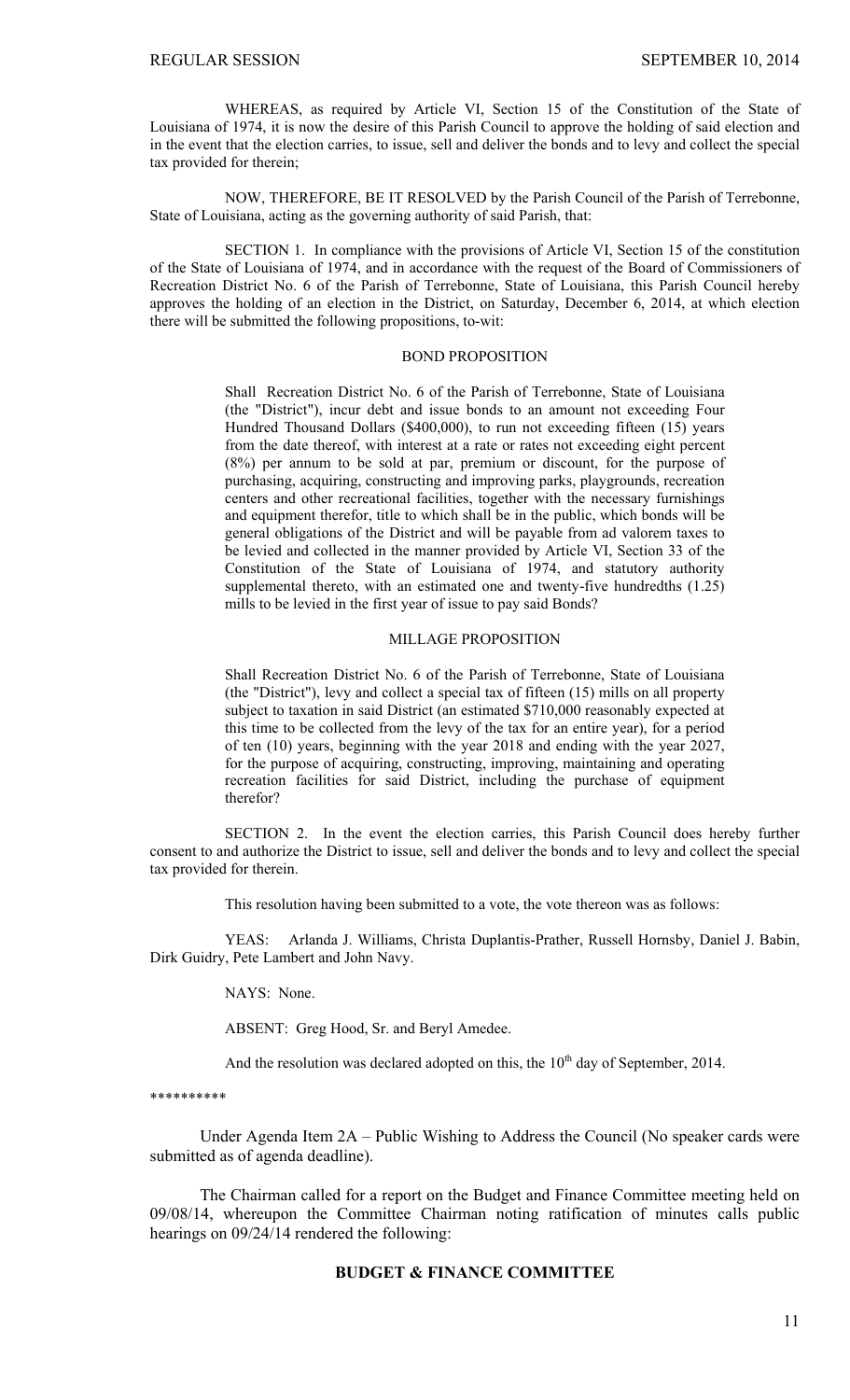## **SEPTEMBER 8, 2014**

 The Chairman, John Navy, called the Budget & Finance Committee meeting to order at 5:30 p. m. in the Terrebonne Parish Council Meeting Room with an Invocation offered by R. Hornsby and the Pledge of Allegiance by D. Babin. Upon roll call, Committee Members recorded as present were: D. Babin, C. Duplantis-Prather, D. Guidry, R. Hornsby, P. Lambert, and J. Navy. Committee Members B. Amedée, Capt. G. Hood, Sr., and A. Williams were recorded as absent. A quorum was declared present.

The Chairman acknowledged the absences of Committee Members B. Amedẻe (late appointment), G. Hood, Sr. (personal matter), and A. Williams (late arrival).

OFFERED BY: Ms. C. Duplantis-Prather. SECONDED BY: Mr. D. Guidry.

#### RESOLUTION NO. 14-413

WHEREAS, sealed quotations were obtained by the Terrebonne Parish Consolidated Government Purchasing Division for the purpose of performing all work (labor, materials and equipment) necessary for and incidental to the demolition and removal of the condemned property located at 127 Third Street in Houma, and

WHEREAS, after careful review by Pat Gordon, Director of Planning and Zoning, it has been determined that the total price of Thirty-four Thousand, Nine Hundred Dollars (\$34,900.00) from American Disposal, LLC for the above referenced demolition services should be accepted per the attached documents, and

WHEREAS, the Parish Administration has recommended the acceptance of the price for the aforementioned demolition services at a total cost of Thirty-four Thousand, Nine Hundred Dollars (\$34,900.00) as per the attached documents, and

 NOW THEREFORE, BE IT RESOLOVED by the Terrebonne Parish Council (Budget and Finance Committee), on behalf of the Terrebonne Parish Consolidated Government, that the recommendation of the Parish Administration be approved and that the quotation for the aforementioned demolition services be accepted as per the attached forms.

# THERE WAS RECORDED:

YEAS: J. Navy, C. Duplantis-Prather, R. Hornsby, D. Babin, D. Guidry and P. Lambert. NAYS: None. ABSTAINING: None.

ABSENT: A. Williams, G. Hood, Sr. and B. Amedee.

The Chairman declared the resolution adopted on this, the  $8<sup>th</sup>$  day of September, 2014.

\* \* \* \* \* \* \* \* \*

OFFERED BY: Mr. P. Llambert. SECONDED BY: Mr. D. Babin.

### RESOLUTION NO. 14-414

WHEREAS, sealed quotations were obtained by the Terrebonne Parish Consolidated Government Purchasing Division for the purpose of performing all work (labor, materials and equipment) necessary for and incidental to the demolition and removal of the condemned property located at 116 Presque Isle Drive in Houma, and

WHEREAS, after careful review by Pat Gordon, Director of Planning and Zoning, it has been determined that the total price of Thirty-six Thousand, Eight Hundred Dollars (\$36,800.00) from D. Levron Contractors, LLC for the above referenced demolition services should be accepted per the bid documents, and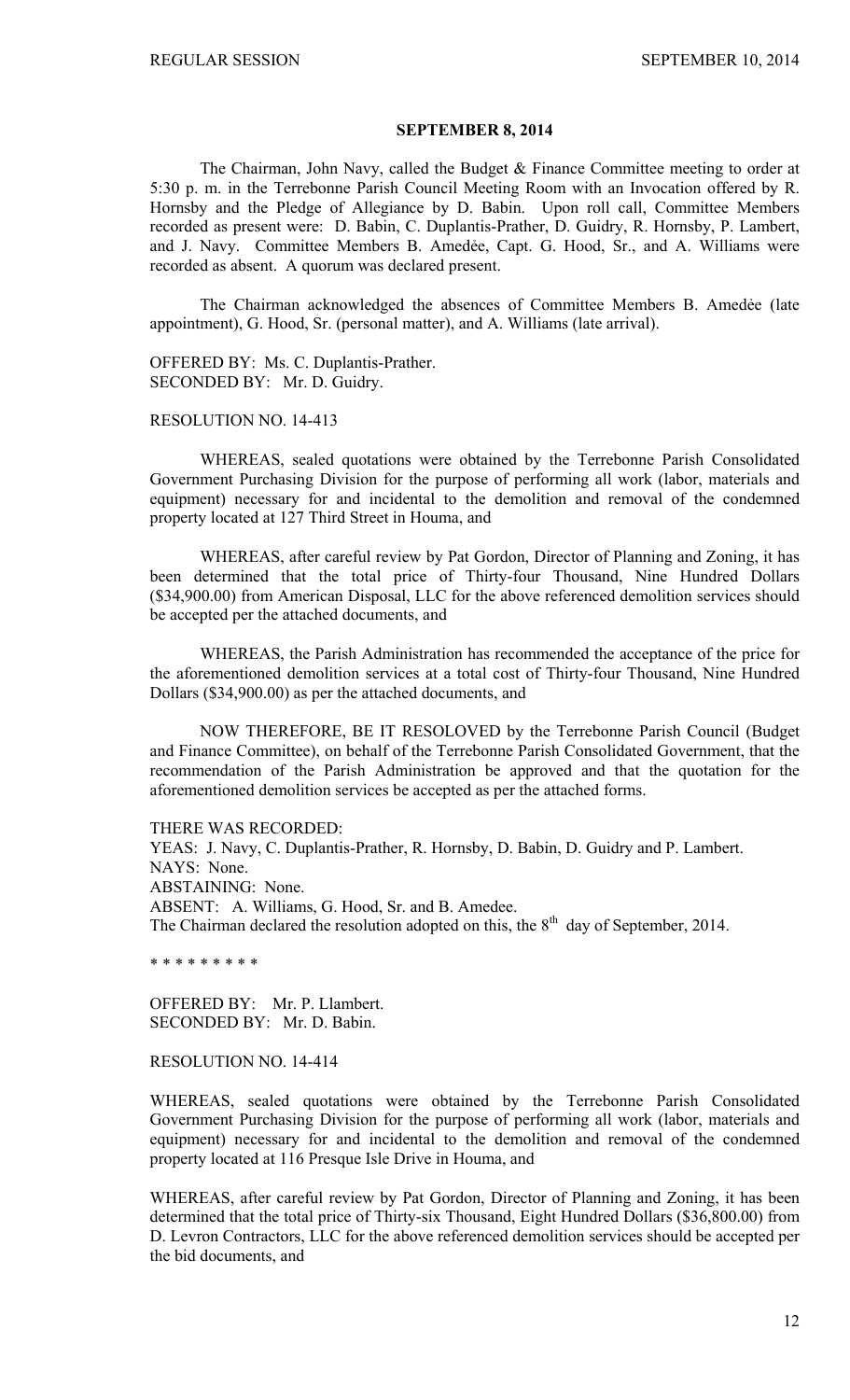WHEREAS, the Parish Administration has recommended the acceptance of the price for the aforementioned demolition services at a total cost of Thirty-six Thousand, Eight Hundred Dollars (\$36,800.00) as per bid documents, and

NOW THEREFORE, BE IT RESOLOVED by the Terrebonne Parish Council (Budget and Finance Committee), on behalf of the Terrebonne Parish Consolidated Government, that the recommendation of the Parish Administration be approved and that the quotation for the aforementioned demolition services be accepted as per bid forms.

THERE WAS RECORDED: YEAS: J. Navy, C. Duplantis-Prather, R. Hornsby, D. Babin, D. Guidry and P. Lambert. NAYS: None. ABSTAINING: None. ABSENT: A. Williams, G. Hood, Sr. and B. Amedee. The Chairman declared the resolution adopted on this, the  $8<sup>th</sup>$  day of September, 2014.

\* \* \* \* \* \* \* \* \*

OFFERED BY: Ms. C. Duplantis-Prather. SECONDED BY: Mr. P. Lambert.

RESOLUTION NO. 14-415

A resolution to amend resolution 14-372 to include the purchase of additional attachments for the state contract purchase of one (1) Compact Track Loader 323E

WHEREAS, on August 11, 2014 the Budget and Finance Committee adopted Resolution No. 14- 372 for the aforementioned state contract purchase, and

WHEREAS, prices were obtained through the Louisiana State Commodity Catalog by Solid Waste Division of the Utilities Department for the purpose of purchasing One (1) John Deere Compact Track Loader 323E under Louisiana Statewide Contract #409596 for Industrial Equipment, Accessories and Parts, and

WHEREAS, careful review by Clay Naquin, Solid Waste Administrator it was determined that the request for purchase should have included a 72" angle broom in the amount of Five Thousand, One Hundred Sixty Dollars and Eighty Cents (\$5,160.80) and a 72" scrap grapple bucket (GS72) in the amount of Three Thousand, Three Hundred Six Dollars and Forty Cents (\$3,306.40), and

WHEREAS, Parish Administration has concurred with the recommendation that Resolution No. 14-372 be amended to reflect the addition of the 72"angle broom and 72"scrap grapple bucket as per the attached documents, and

NOW, THEREFORE BE IT RESOLVED by the Terrebonne Parish Council (Budget and Finance Committee), on behalf of the Terrebonne Parish Consolidated Government, that the recommendation of the Parish Administration be approved and the purchase of the additional attachments for the track loader be accepted

THERE WAS RECORDED:

YEAS: J. Navy, C. Duplantis-Prather, R. Hornsby, D. Babin, D. Guidry and P. Lambert. NAYS: None. ABSTAINING: None. ABSENT: A. Williams, G. Hood, Sr. and B. Amedee. The Chairman declared the resolution adopted on this, the  $8<sup>th</sup>$  day of September, 2014.

\* \* \* \* \* \* \* \* \*

OFFERED BY: Mr. D. Guidry. SECONDED BY: Ms. C. Duplantis-Prather.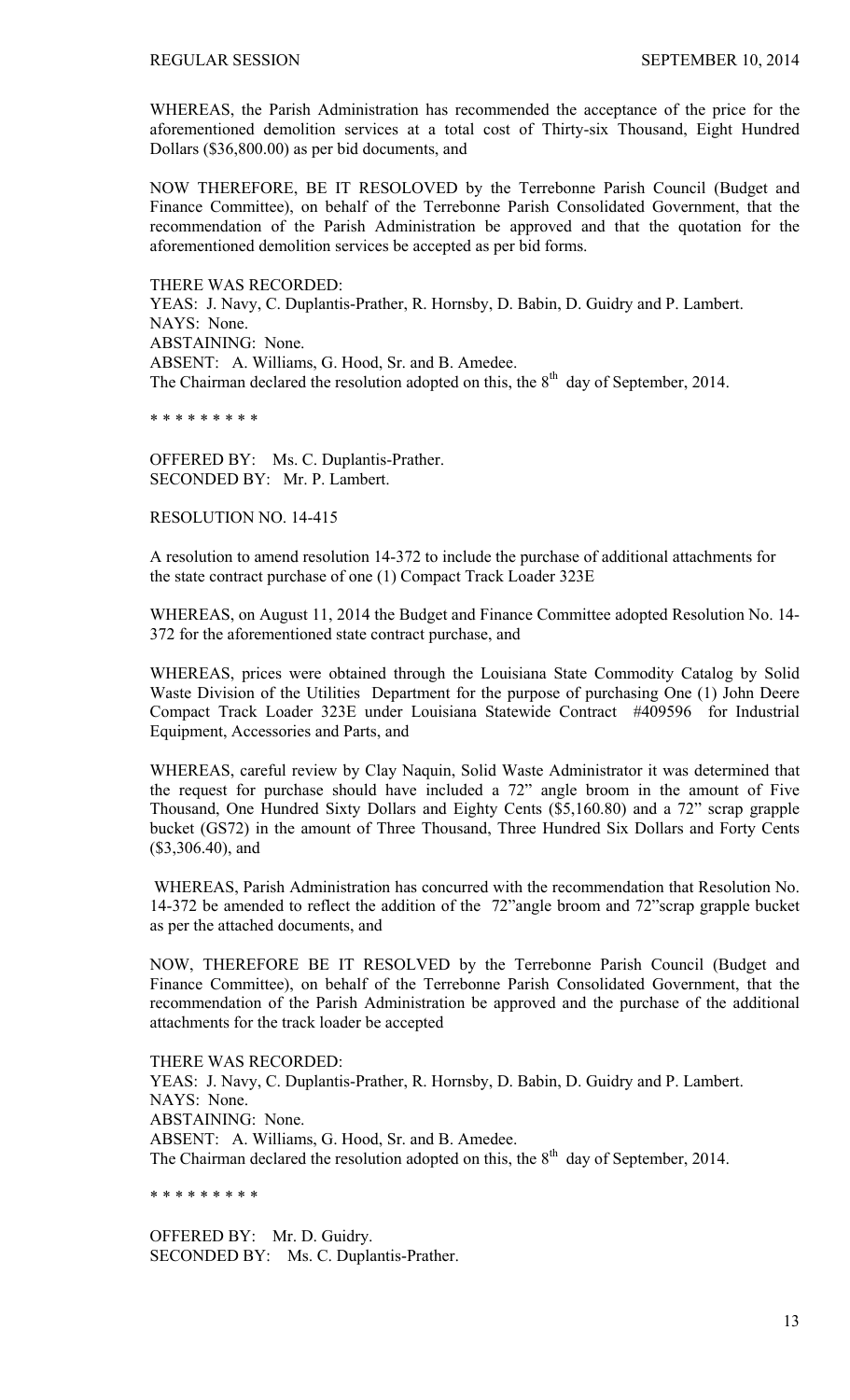### RESOLUTION NO. 14-416

WHEREAS, prices were obtained through the Louisiana State Commodity Catalog by the Terrebonne Parish Consolidated Government for the purpose of purchasing one (1) ½ Ton, Crew Cab, 2WD, Bi-Fuel = CNG & Gas, with  $6.7$ ' Box Pick-up Truck (2014 F-150) for the Public Transit Division, Public Works Department under State Contract #409705, and

WHEREAS, after careful review by Philip Liner, Public Transit Division Administrator and Gregory Bush, Public Works Director it has been determined that the price of Thirty-five Thousand, One Hundred Eighty-one Dollars and Eighty-two Cents (\$35,181.82) from Terrebonne Motor Company, Inc. for the purchase of one (1) ½ Ton, Crew Cab, 2WD, Bi-Fuel  $=$  CNG & Gas, with 6.7' Box Pick-up Truck (2014 F-150) should be accepted as per the State Contract Vehicle Catalog and under the provisions set forth in the Louisiana Revised Statutes Title 39:1710, and

WHEREAS, the Parish Administration has recommended the acceptance of the price for the aforementioned vehicle purchase at a cost of Thirty-five Thousand, One Hundred Eighty-one Dollars and Eighty-two Cents (\$35,181.82) as per the State Purchasing Contract Catalog.

NOW, THEREFORE BE IT RESOLVED by the Terrebonne Parish Council (Budget and Finance Committee), on behalf of the Terrebonne Parish Consolidated Government, that the recommendation of the Parish Administration be approved and that the purchase of the vehicle be accepted.

THERE WAS RECORDED:

YEAS: J. Navy, C. Duplantis-Prather, R. Hornsby, D. Babin, D. Guidry and P. Lambert. NAYS: None. ABSTAINING: None. ABSENT: A. Williams, G. Hood, Sr. and B. Amedee.

The Chairman declared the resolution adopted on this, the  $8<sup>th</sup>$  day of September, 2014.

\* \* \* \* \* \* \* \* \*

 Mr. D. Babin moved, seconded by Mr. P. Lambert, "THAT, the Budget & Finance Committee introduce an ordinance to amend the 2014 Adopted Operating Budget of the Terrebonne Parish Consolidated Government for the following items:

I. Wind Retrofit Project – Police Department - \$366,000.00

II. Falgout Canal Pontoon Bridge - \$1,300,000.00

III. Market Value Improvements:

- a. Capital Projects Control Fund \$287,843.00
- b. 2005 Sales Tax Construction Fund \$213,274.00
- c. Capital Improvement Bond Reserve Fund \$146,302.00
- IV. Justice Assistance Grant (JAG) 2014 Award \$19,429.00

and call a public hearing on said matter on Wednesday, September 24, 2014 at 6:30 p. m."

The Chairman called for the vote on the motion offered by Mr. D. Babin. THERE WAS RECORDED:

YEAS: D. Babin, C. Duplantis-Prather, D. Guidry, R. Hornsby, P. Lambert, and J. Navy. NAYS: None.

ABSENT: B. Amedée, G. Hood, Sr., and A. Williams.

The Chairman declared the motion adopted.

 Mr. D. Babin moved, seconded by Mr. D. Guidry, "THAT, there being no further business to come before the Budget & Finance Committee, the meeting be adjourned."

 The Chairman called for the vote on the motion offered by Mr. D. Babin. THERE WAS RECORDED: YEAS: D. Babin, C. Duplantis-Prather, D. Guidry, R. Hornsby, P. Lambert, and J. Navy. NAYS: None. ABSENT: B. Amedee, G. Hood, Sr., and A. Williams.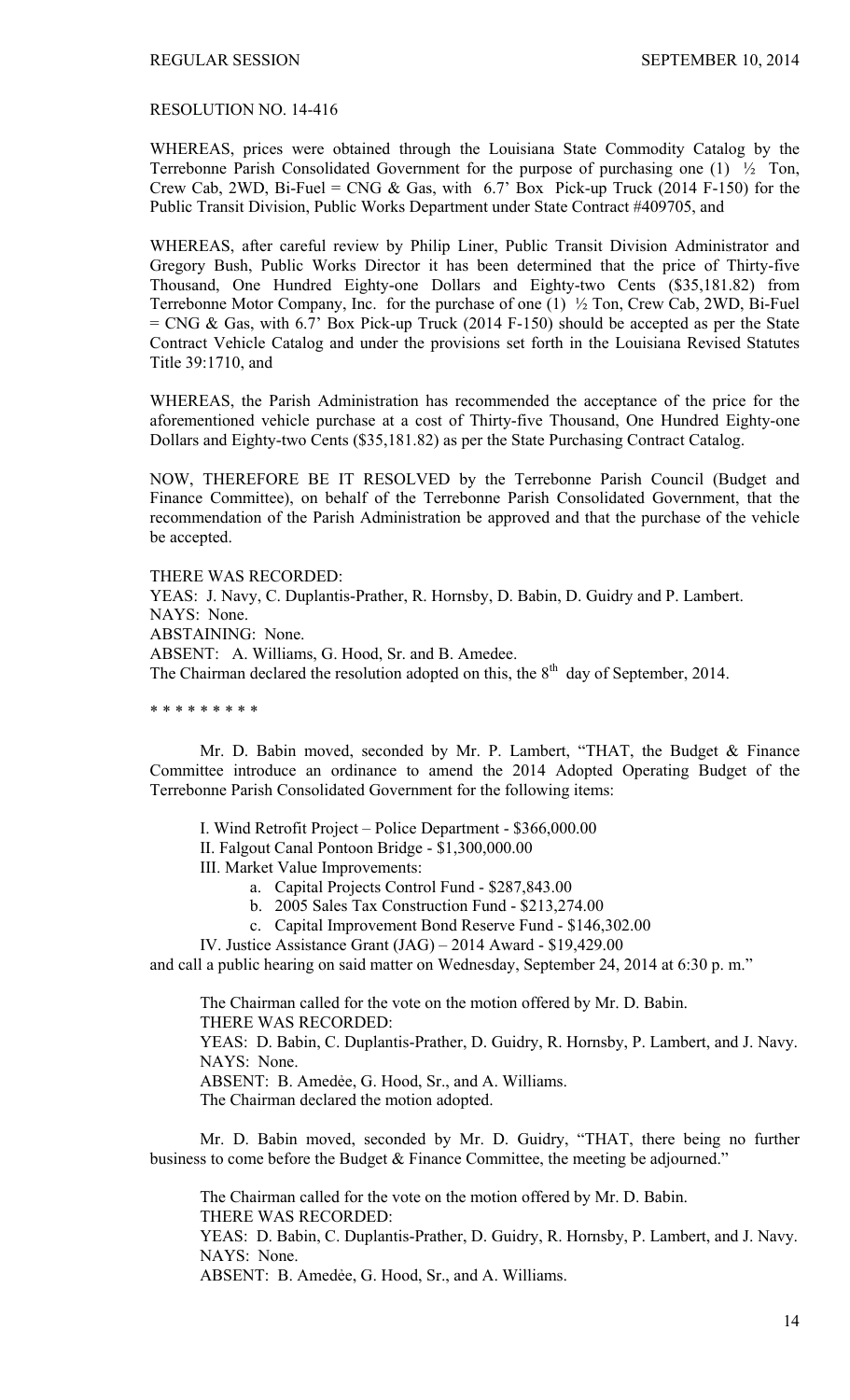The Chairman declared the motion adopted and the meeting was adjourned at 5:35 p. m.

John Navy, Chairman

Suzette Thomas, Minute Clerk

 Mr. J. Navy moved, seconded by Mr. D. Babin, "THAT, the Council accept and ratify the minutes of the Budget and Finance Committee meeting held on 09/08/14."

The Chairman called for a vote on the motion offered by Mr. J. Navy. THERE WAS RECORDED: YEAS: A. Williams, C. Duplantis-Prather, R. Hornsby, D. Babin, D. Guidry, P. Lambert and J. Navy. NAYS: None. ABSENT: G. Hood, Sr. and B. Amedèe. The Chairman declared the motion adopted.

 The Chairman called for a report on the Policy, Procedure and Legal Committee meeting held on 09/08/14, whereupon the Committee Chairwoman rendered the following:

### **POLICY, PROCEDURE, & LEGAL COMMITTEE**

### **SEPTEMBER 8, 2014**

 The Chairwoman, Arlanda J. Williams, called the Policy, Procedure, & Legal Committee meeting to order at 5:37 p. m. in the Terrebonne Parish Council Meeting Room with an Invocation offered by J. Navy and the Pledge of Allegiance led by D. Babin. Upon roll call, Committee Members recorded as present were: B. Amedẻe, D. Babin, C. Duplantis-Prather, D. Guidry, R. Hornsby, P. Lambert, J. Navy, and A. Williams. Committee Member B. Amedẻe (late appointment) and Capt. G. Hood, Sr., HPD Ret., were recorded as absent. A quorum was declared present.

 Mr. D. Babin moved, seconded by Mr. R. Hornsby and Mr. D. Babin, "THAT, the Policy, Procedure, & Legal Committee authorize TPCG to co-sponsor the United Houma Nations' 6<sup>th</sup> Annual Pow-Wow on Saturday, September 20 and 21, 2014 at the Houma Airbase Arena."

 The Chairwoman called for the vote on the motion offered by Mr. D. Babin. THERE WAS RECORDED: YEAS: D. Babin, C. Duplantis-Prather, D. Guidry, R. Hornsby, P. Lambert, J. Navy, and A. Williams. NAYS: None. ABSENT: B. Amedée and G. Hood, Sr. The Chairwoman declared the motion adopted.

 Mr. D. Babin moved, seconded by Mr. P. Lambert, "THAT, the Policy, Procedure, & Legal Committee authorize TPCG to co-sponsor the Knights of Columbus Fair in Dularge on October 17 – 20, 2014."

 The Chairwoman called for the vote on the motion offered by Mr. D. Babin. THERE WAS RECORDED: YEAS: D. Babin, C. Duplantis-Prather, D. Guidry, R. Hornsby, P. Lambert, J. Navy, and A. Williams. NAYS: None. ABSENT: B. Amedée and G. Hood, Sr. The Chairwoman declared the motion adopted.

 Mr. D. Babin moved, seconded by Mr. J. Navy and Mr. R. Hornsby, "THAT, the Policy, Procedure, & Legal Committee authorize TPCG to co-sponsor the NAACP and the NAACP Youth Council Annual Dr. Martin Luther King, Jr. Celebration on January 16, 17, 18, and 19, 2015 at the Dumas Auditorium."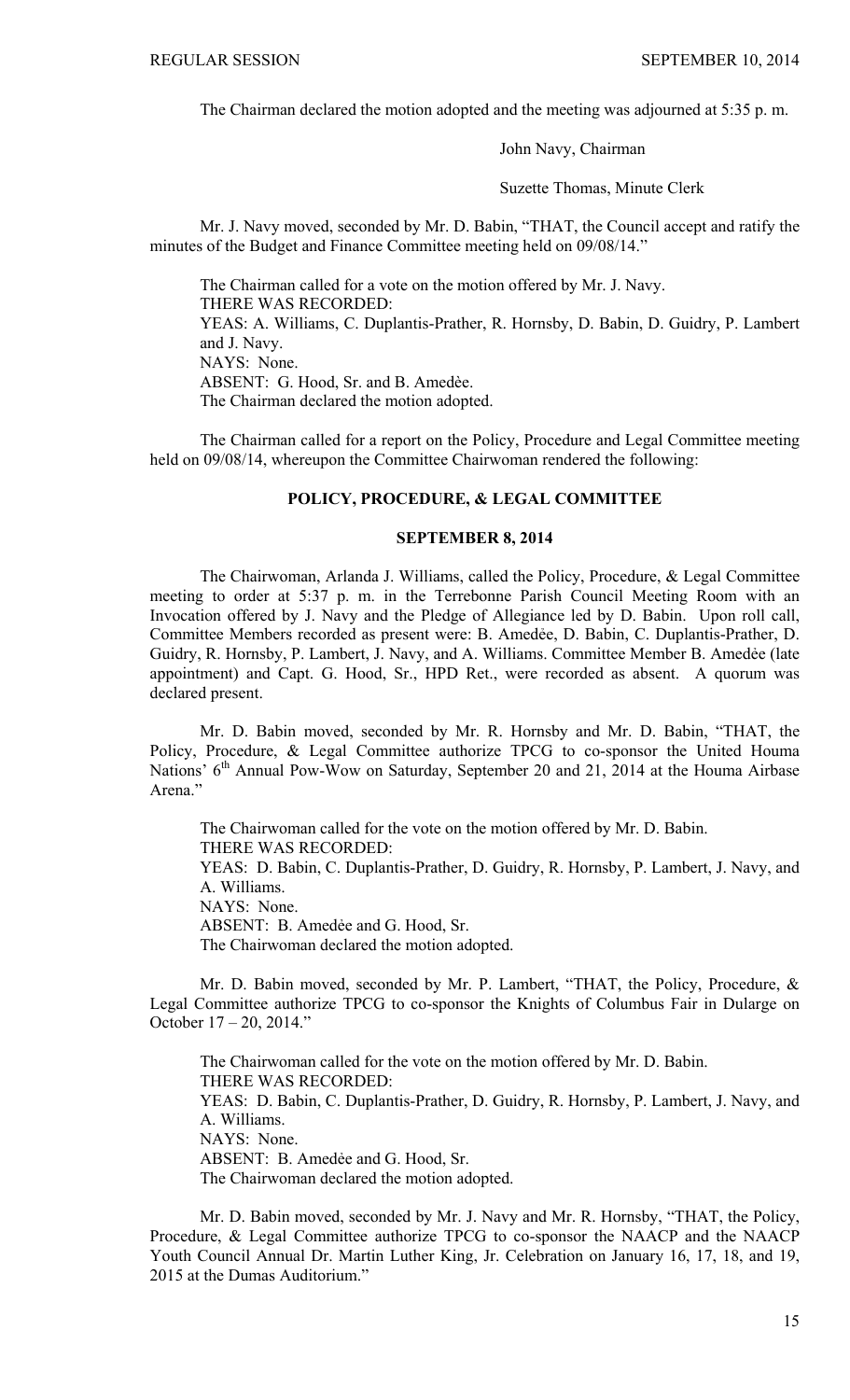The Chairwoman called for the vote on the motion offered by Mr. D. Babin. THERE WAS RECORDED: YEAS: D. Babin, C. Duplantis-Prather, D. Guidry, R. Hornsby, P. Lambert, J. Navy, and A. Williams. NAYS: None. ABSENT: B. Amedée and G. Hood, Sr. The Chairwoman declared the motion adopted.

 Mr. D. Babin moved, seconded by Ms. C. Duplantis-Prather, "THAT, there being no further business to come before the Policy, Procedure, & Legal Committee, the meeting be adjourned."

 The Chairwoman called for the vote on the motion offered by Mr. D. Babin. THERE WAS RECORDED:

YEAS: D. Babin, C. Duplantis-Prather, D. Guidry, R. Hornsby, P. Lambert, J. Navy, and A. Williams.

NAYS: None.

ABSENT: B. Amedėe and G. Hood, Sr.

 The Chairwoman declared the motion adopted and the meeting was adjourned at 5:40 p.m.

Arlanda J. Williams, Chairwoman

Suzette Thomas, Minute Clerk

 Ms. A. Williams moved, seconded by Mr. D. Babin, "THAT, the Council accept and ratify the minutes of the Policy, Procedure and Legal Committee meeting held on 09/18/14."

The Chairman called for a vote on the motion offered by Ms. A. Williams. THERE WAS RECORDED: YEAS: A. Williams, C. Duplantis-Prather, R. Hornsby, D. Babin, D. Guidry, P. Lambert and J. Navy. NAYS: None. ABSENT: G. Hood, Sr. and B. Amedèe. The Chairman declared the motion adopted.

 The Chairman called for a report on the Public Services Committee meeting held on 09/08/14, whereupon the Committee Chairman rendered the following:

# **PUBLIC SERVICES COMMITTEE**

## **SEPTEMBER 8, 2014**

 The Chairman, Daniel Babin, called the Public Services Committee meeting to order at 5:45 p. m. in the Terrebonne Parish Council Meeting Room with an Invocation led by J. Navy and the Pledge of Allegiance by P. Lambert. Upon roll call, Committee Members recorded as present were: D. Babin, C. Duplantis-Prather, D. Guidry, R. Hornsby, P. Lambert, J. Navy, and A. Williams. Capt. G. Hood, Sr., HPD Ret., was recorded as absent and Committee Member B. Amedée entered the proceedings at 5:49 p.m. A quorum was declared present.

The Chairman acknowledged the absence of Committee Member G. Hood, Sr. due to a personal matter.

 Committee Member J. Navy informed the committee of the submission of a proposed ordinance, as prepared by the Legal Department, to address: the disposal and the illegal dumping of grass, trash, furniture, concrete, etc. in drainage arteries and canals in addition to overgrown grass and vegetation obstructing the drainage flow. Mr. Navy requested that Parish President Michel H. Claudet contact the State of Louisiana regarding the maintenance and cutting of grass within its rights-of-way, canals, bayous, and ditches.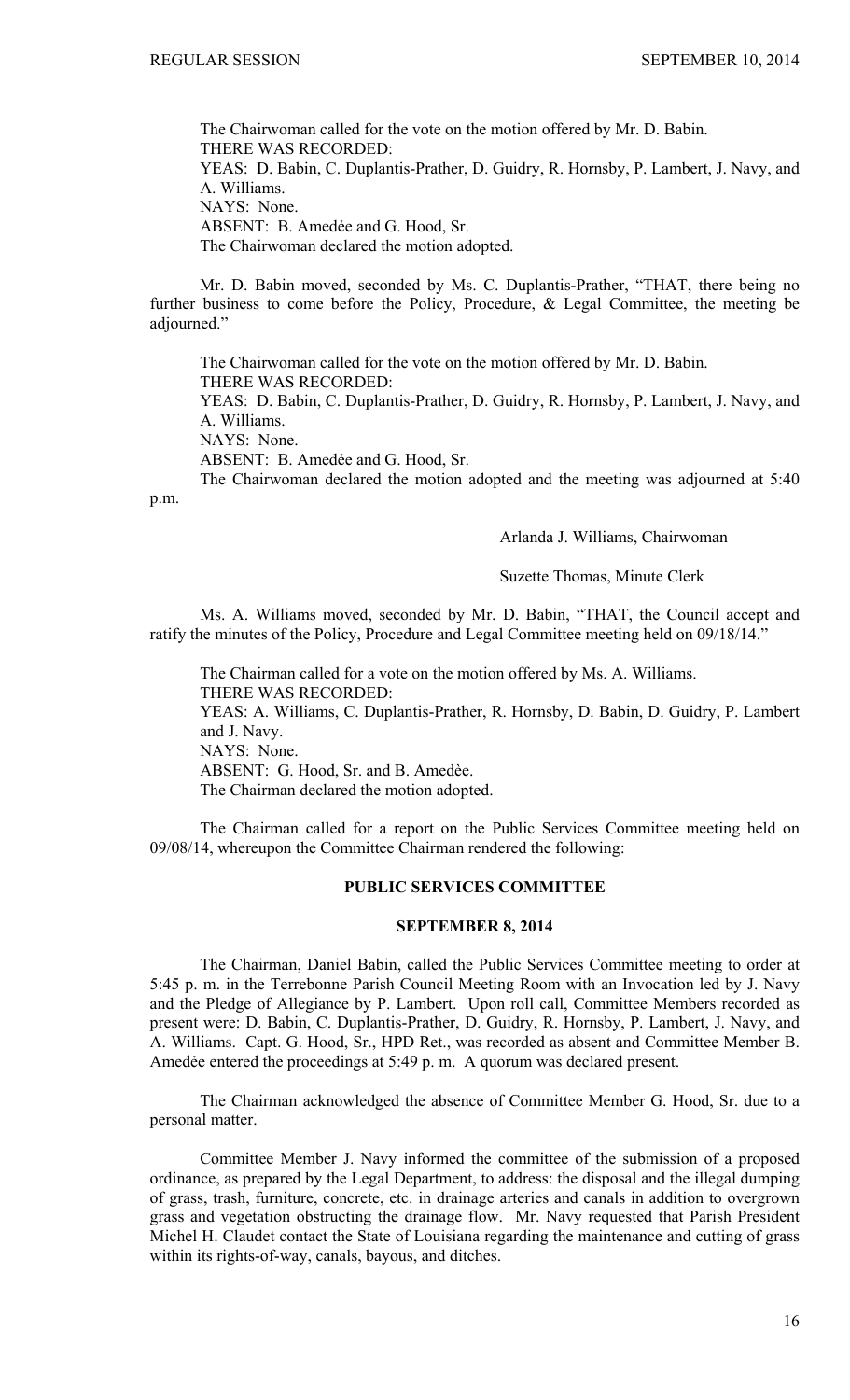Parish Attorney Courtney Alcock stated that the proposed ordinance amends "Section 14- 208: Nuisance warnings; forms; required contents; form of service" of the Parish Code nuisance abatement provisions in order to remove the issuance of warning notices for littering violations and establish a \$500.00 fine for each violation.

Committee Member B. Amedẻe entered the proceedings at this time.

 Ms. Alcock continued that the proposed ordinance also amends "Section 22-187: Obstruction of drainage arteries prohibited" of the Parish Code with regards to drainage obstructions to establish a \$500.00 fine for violations.

 Mr. J. Navy moved, seconded by Ms. A. Williams, "THAT, the Public Services Committee introduce an ordinance to amend Section 22-187, Section 14-208, Section 14-219 and Section 14-46 to enhance penalties for littering and drainage artery obstruction and call a public hearing on said matter Wednesday, September 24, 2014 at 6:30 p. m." (\*\*MOTION ADOPTED AFTER DISCUSSION)

 Committee Member D. Guidry requested statistics relative to the number of citations issued for littering violations by the Houma Police Department and the Terrebonne Parish Sheriff's Office. He noted that the actual problem may be enforcement of existing laws by law enforcement personnel.

 Committee Member J. Navy expressed his concern with regards to the State not addressing drainage maintenance and grass cutting issues for locations under its auspices. He added that he has received numerous complaints from the citizenry of Terrebonne Parish regarding the derelict behavior of the State.

 Committee Member D. Guidry interjected that he fought for seven (7) weeks to get the State to address water lilies in the bayous of Little Caillou and reiterated that the State needs to be held accountable.

 Committee Member A. Williams suggested that the Parish fine the State of Louisiana for not maintaining its drainage arteries, bayous, rights-of-way, etc. under the Parish Nuisance Abatement provisions and, if derelict maintenance continues and fines are not paid, the Parish should file for a judgment.

 Committee Member C. Duplantis-Prather noted that she has had the similar issues in getting the State to address concerns within District 5, especially, near the Intracoastal Canal.

 Committee Member J. Navy requested that the Legal Department investigate legal remedies afforded to the Parish to address the derelict behavior of the State.

 \*\*The Chairman called for the vote on the motion offered by Mr. J. Navy. THERE WAS RECORDED: YEAS: B. Amedẻe, D. Babin, C. Duplantis-Prather, D. Guidry, R. Hornsby, P. Lambert, J. Navy, and A. Williams. NAYS: None. ABSENT: G. Hood, Sr. The Chairman declared the motion adopted.

OFFERED BY: Ms. A. Williams. SECONDED BY: Mr. P. Lambert.

RESOLUTION NO. 14-417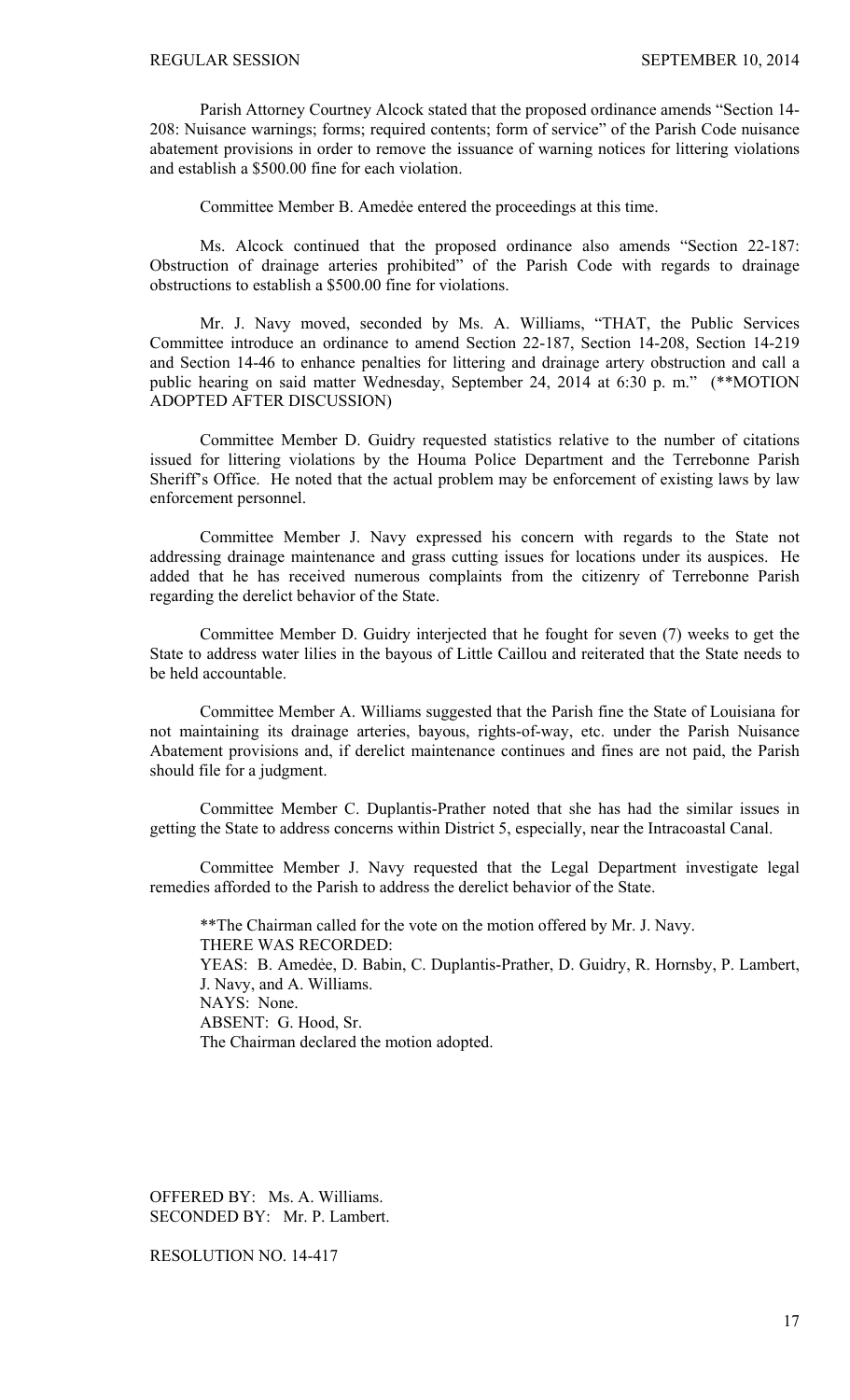WHEREAS, each year, a Road Maintenance Priority List is adopted by the Parish Government as a requirement to receive allocations from the State Transportation Trust Fund, and

WHEREAS, this list includes the length and width of a roadway, District in which the road or street is located, Priority Rating and other pertinent information, and

WHEREAS, the Parish Administration has devised a 2013 Road Maintenance Priority List, to be adopted in 2014, for review by the Council.

NOW, THEREFORE BE IT RESOLVED by the Terrebonne Parish Council (Public Services Committee), on behalf of the Terrebonne Parish Consolidated Government, that the 2013 Road Maintenance Priority List prepared by the Parish Administration be accepted and approved as submitted.

#### THERE WAS RECORDED:

YEAS: J. Navy, A. Williams, B. Amedée, C. Duplantis-Prather, R. Hornsby, D. Babin, D. Guidry and P. Lambert. NAYS: None. ABSTAINING: None. ABSENT: G. Hood, Sr. The Chairman declared the resolution adopted on this, the  $8<sup>th</sup>$  day of September, 2014.

\* \* \* \* \* \* \* \* \*

 The Chairman noted that the aforementioned matter was previously delayed in order to allow Administration to amend the aforementioned list to include four (4) roads on the Houma Airbase.

OFFERED BY: Ms. A. Williams. SECONDED BY: Mr. R. Hornsby.

### RESOLUTION NO. 14-418

A resolution awarding and authorizing the signing of the Construction Contract for Parish Project No. 13-LNDFL-54. Ashland Solid Waste Pickup Facility Weigh Scales and Administration Building, Terrebonne Parish, Louisiana, and authorizing issuance of Notice to Proceed

 WHEREAS, the Terrebonne Parish Consolidated Government did receive construction bids on August 12, 2014 for Parish Project No. 13-LNDFL-54. Ashland Solid Waste Pickup Facility Weigh Scales and Administration Building, Terrebonne Parish, Louisiana and

 WHEREAS, Bonneval Construction Company, Inc. submitted a bid in the amount of One Million, Three Hundred Twenty-Nine Thousand, Nine Hundred Twenty-Nine Dollars and Forty-Eight Cents (\$1,329,929.48), and

 NOW THEREFORE BE IT RESOLVED, by the Terrebonne Parish Council (Public Services Committee), on behalf of the Terrebonne Parish Consolidated Government, awards the construction contract to Bonneval Construction Company, Inc., in the bid amount of One Million, Three Hundred Twenty-Nine Thousand, Nine Hundred Twenty-Nine Dollars and Forty-Eight Cents (\$1,329,929.48), and

 BE IT FURTHER RESOLVED that the Parish President be authorized and empowered to sign a construction contract for and on behalf of the Terrebonne Parish Consolidated Government with Bonneval Construction Company, Inc, upon receipt of the performance bond in the amount of the contract price.

 BE IT FURTHER RESOLVED that upon receipt of required certificates of insurance evidencing coverage as provided in the the project specifications and upon execution and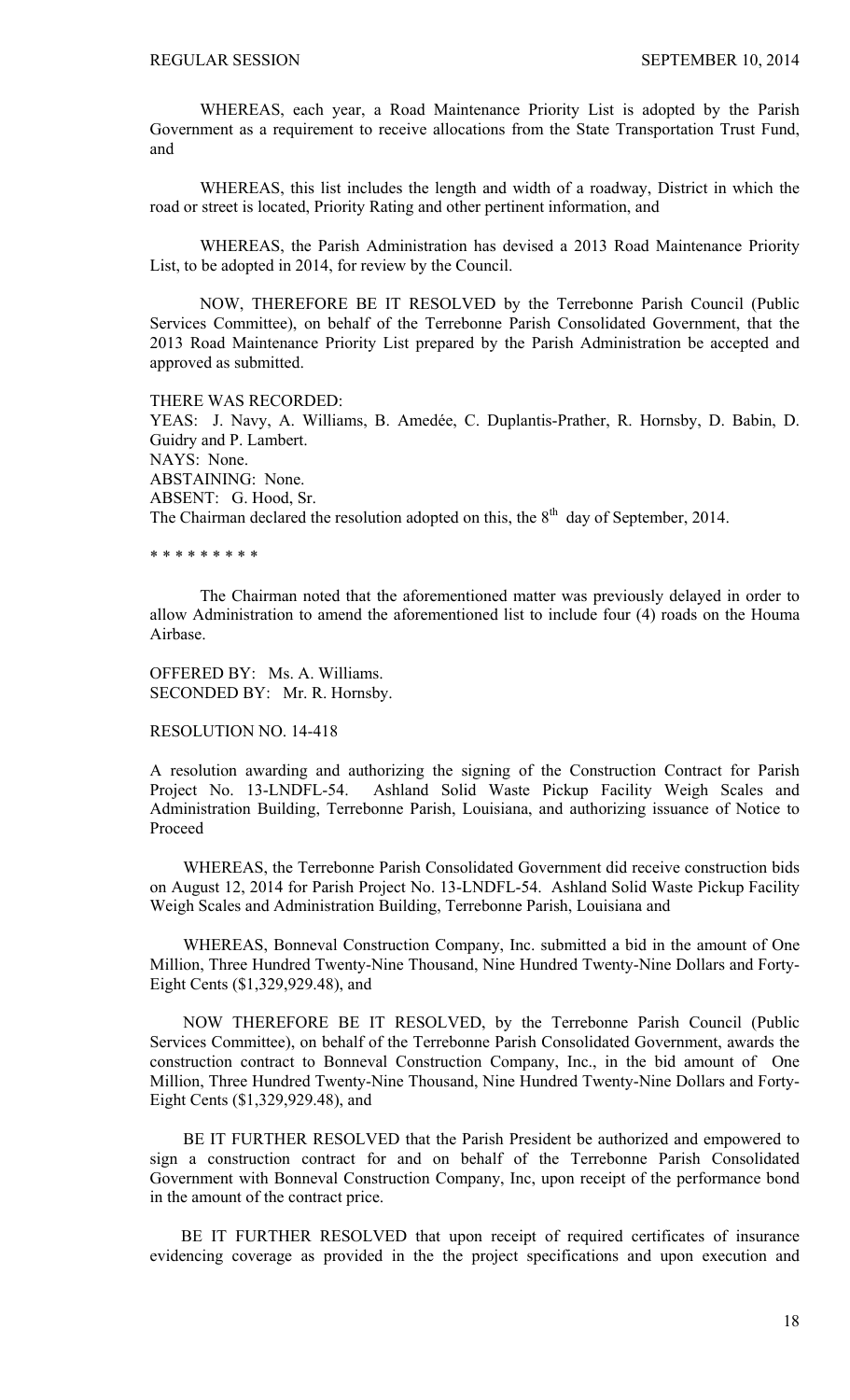recordation of all contract documents, that the Engineer is hereby authorized to issue the Notice to Proceed to the Contractor to commence construction of the project.

THERE WAS RECORDED: YEAS: J. Navy, A. Williams, B. Amedée, C. Duplantis-Prather, R. Hornsby, D. Babin, D. Guidry and P. Lambert. NAYS: None. ABSTAINING: None. ABSENT: G. Hood, Sr. The Chairman declared the resolution adopted on this, the  $8<sup>th</sup>$  day of September, 2014.

\* \* \* \* \* \* \* \* \*

The Chairman added that the aforementioned project was re-bid and received lower bids.

OFFERED BY: Ms. C. Duplantis-Prather. SECONDED BY: Mr. R. Hornsby.

RESOLUTION NO. 14-419

A resolution awarding and authorizing the signing of the construction Contract for Parish Project No. 14-PKG-01, Houma Downtown Parking Lot - Ellender, Terrebonne Parish Consolidated Government, Terrebonne Parish, Louisiana, and authorizing the issuance of the Notice to Proceed.

 WHEREAS, the Terrebonne Parish Consolidated Government did receive construction bids on Parish Project No. 14-PKG-01, Houma Downtown Parking Lot - Ellender, Terrebonne Parish, Louisiana, and,

WHEREAS, the lowest and best bid was that submitted by Gray Construction Corp., in the bid amount of \$176,430.00, and

NOW, THEREFORE, BE IT RESOLVED that the Terrebonne Parish Council (Public Services Committee), on behalf of the Terrebonne Parish Consolidated Government award the construction contract to Gray Construction Corp., in the overall amount of \$176,430.00, and

 BE IT FURTHER RESOLVED, that the President of Terrebonne Parish Consolidated Government, be and he is hereby authorized and empowered to sign a construction contract for and on behalf of the Terrebonne Parish Consolidated Government with Gray Construction Corp., upon receipt of the performance bond in the amount of the contract price, and

 BE IT FURTHER RESOLVED, that upon receipt of required certificates of insurance evidencing coverage as provided in the project specifications and upon execution and recordation of all contract documents, that the Engineer is hereby authorized to issue the Notice to Proceed to the Contractor to commence construction of the project, and

THERE WAS RECORDED:

YEAS: J. Navy, A. Williams, B. Amedée, C. Duplantis-Prather, R. Hornsby, D. Babin, D. Guidry and P. Lambert. NAYS: None. ABSTAINING: None. ABSENT: G. Hood, Sr. The Chairman declared the resolution adopted on this, the  $8<sup>th</sup>$  day of September, 2014.

\* \* \* \* \* \* \* \* \*

 Parish President Michel H. Claudet stated that Administration has removed the RGS parking lot slab across from the Ellender parking lot; that the parking lot has been re-paved; and that the lot will be re-painted to provide additional parking spots. He continued that after the conclusion of the "Best of the Bayou Festival", the Ellender parking lot will be re-paved and the Tree Board will provide landscaping for the lot. President Claudet added that once the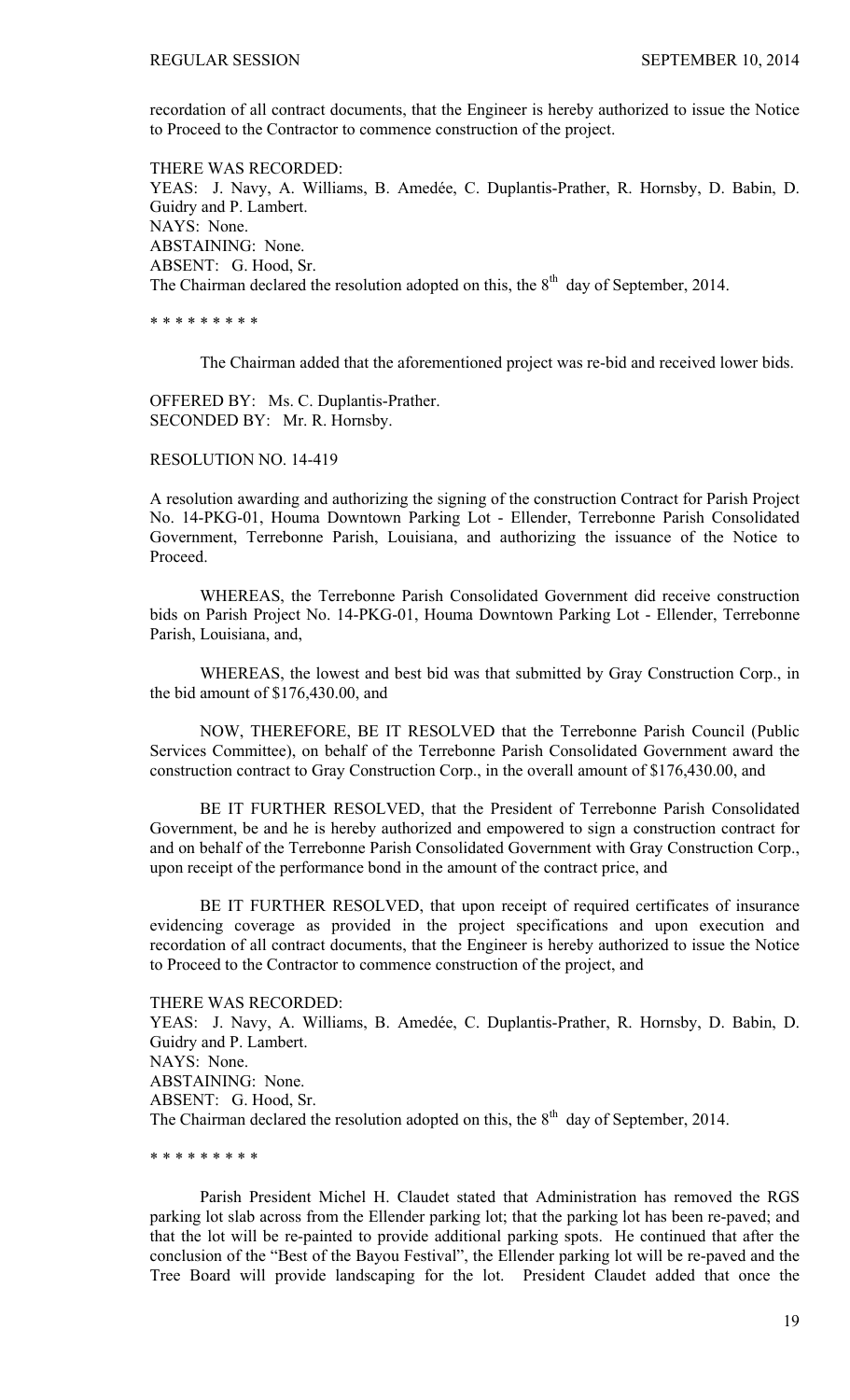aforementioned projects are finished, Administration will accept bids for a walkway behind LePetit de Terrebonne Theatre and noted that Tree Board will also provided landscaping for this location.

 The Chairman noted that the aforementioned project received bids which were lower than the budget allocation.

OFFERED BY: Mr. R. Hornsby. SECONDED BY: Ms. A. Williams.

### RESOLUTION NO. 14-420

A resolution providing for the ratification of the appointment by Parish President Michel Claudet of the firm of Providence/GSE Associates, LLC to provide engineering services for the Ellendale Levee Rehab Project, and also authorizing Parish President Michel Claudet to execute the appropriate engineering contract documents for this project.

 WHEREAS, the existing Ellendale Levee system has started to slough and become unstable, and

 WHEREAS, Terrebonne Parish wishes to rehabilitate the levee system to prevent future sloughs, and

 WHEREAS, Parish President Michel Claudet has recommended that the firm of Providence/GSE Associates, LLC be retained to provide the necessary professional services for this project, and

NOW, THEREFORE BE IT RESOLVED, that the Terrebonne Parish Council (Public Services Committee), on behalf of the Terrebonne Parish Consolidated Government, that the Parish President Michel Claudet be ratified and that the engineering firm of Providence/GSE Associates, LLC be retained to provide the necessary professional services for the Ellendale Levee Rehab Project, and that Parish President Michel Claudet be authorized to execute any and all documents with said firm for this project.

THERE WAS RECORDED:

YEAS: J. Navy, A. Williams, B. Amedée, C. Duplantis-Prather, R. Hornsby, D. Babin, D. Guidry and P. Lambert. NAYS: None. ABSTAINING: None. ABSENT: G. Hood, Sr. The Chairman declared the resolution adopted on this, the  $8<sup>th</sup>$  day of September, 2014.

\* \* \* \* \* \* \* \* \*

OFFERED BY: Mr. D. Guidry. SECONDED BY: Ms. C. Duplantis-Prather.

RESOLUTION NO. 14-421

A resolution providing approval of Amendment No.4 to the Engineering Agreement for Parish Project No. 10-SEW-97, Wetland Assimilation Compliance Monitoring and Permitting, Terrebonne Parish, Louisiana.

 WHEREAS, the Terrebonne Parish Consolidated Government did enter into an original engineering agreement with Providence Engineering and Environmental Group LLC dated February 24, 2011, for the Wetland Assimilation Compliance Monitoring and Permitting identified as Parish Project No. 10-SEW-97, and

WHEREAS, the Engineering Agreement between OWNER and ENGINEER provides for certain limitations for Basic Services, and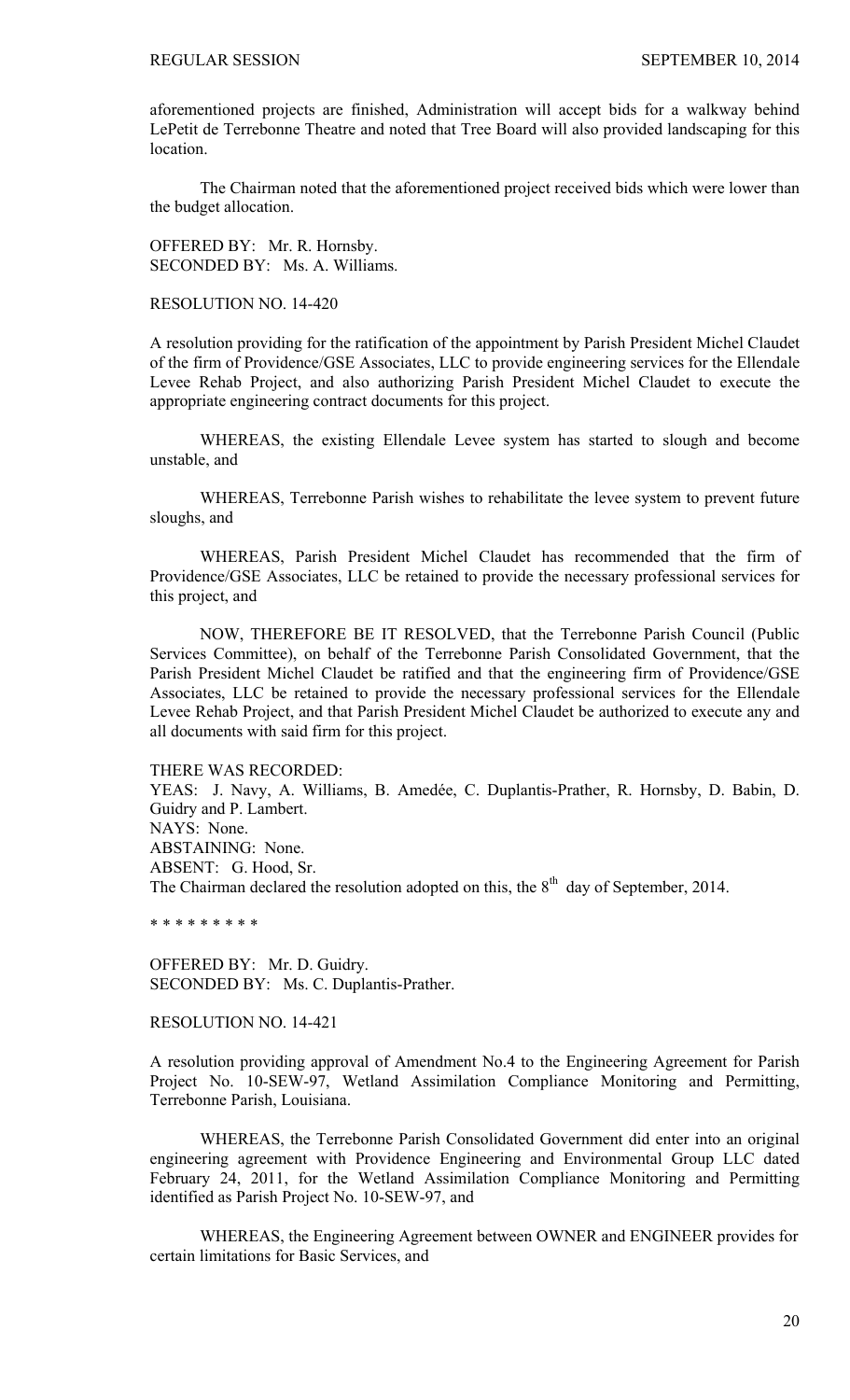WHEREAS, the Terrebonne Parish Consolidated Government is desirous of continuing the compliance monitoring for the wetland assimilation permit, and

WHEREAS, an amendment to the engineering agreement is required to increase the Basic Services by \$19,000.00 so that the water quality and plant growth can be monitored, and

NOW, THEREFORE BE IT RESOLVED that the Terrebonne Parish Council (Public Services Committee), on behalf of the Terrebonne Parish Consolidated Government, does hereby approve this Amendment No. 4 to the Engineering Agreement and authorizes Parish President Michel Claudet to execute this Amendment No. 4 to the Engineering Agreement for the Wetland Assimilation Compliance Monitoring and Permitting Parish Project No. 10-SEW-97, with Providence Engineering and Environmental Group LLC and

 BE IT FURTHER RESOLVED that a certified copy of the resolution be forwarded to the Engineer, Providence Engineering and Environmental Group LLC.

THERE WAS RECORDED:

YEAS: J. Navy, A. Williams, B. Amedée, C. Duplantis-Prather, R. Hornsby, D. Babin, D. Guidry and P. Lambert. NAYS: None. ABSTAINING: None. ABSENT: G. Hood, Sr. The Chairman declared the resolution adopted on this, the  $8<sup>th</sup>$  day of September, 2014.

\* \* \* \* \* \* \* \* \*

OFFERED BY: Ms. C. Duplantis-Prather. SECONDED BY: Ms. A. Williams.

# RESOLUTION NO. 14-422

A resolution providing for the acceptance of work performed by Hawkmoon Construction Services, LLC in accordance with the Certificate of Substantial Completion for Parish Project No. 13-SEW-23, Relocation of Sewer Force Mains for Bergeron and Duet Sewer Lift Stations, Terrebonne Parish, Louisiana.

WHEREAS, the Terrebonne Parish Consolidated Government entered into a contract dated June 9, 2014, with Hawkmoon Construction Services, LLC, Recordation Number 1455555, for Parish Project No. 13-SEW-23, Relocation of Sewer Force Mains for Bergeron and Duet Sewer Lift Stations, Terrebonne Parish, Louisiana, and

WHEREAS, the work performed has been inspected by authorized representatives of the Owner, Engineer and Contractor and found to be substantially complete, and

WHEREAS, the Engineer for this project, Providence/GSE Associates, LLC, recommends the acceptance of the substantial completion, and

NOW THEREFORE BE IT RESOLVED, that the Terrebonne Parish Council (Public Services Committee), on behalf of the Terrebonne Parish Consolidated Government, does hereby accept the work performed, effective as of the date of recording of this resolution, and does authorize and direct the Clerk of Court and Ex-Officio Recorder of Mortgages of Terrebonne Parish to note this acceptance thereof in the margin of the inscription of said contract under Entry No. 1455555 of the Records of Terrebonne Parish, Louisiana, and

BE IT FURTHER RESOLVED, that a certified copy of the resolution be forwarded to the Engineer, Providence/GSE Associates, LLC, and

BE IT FURTHER RESOLVED, that a certified copy of this resolution be recorded in the office of the Clerk of Court of Terrebonne Parish to commence a 45-day clear lien period, and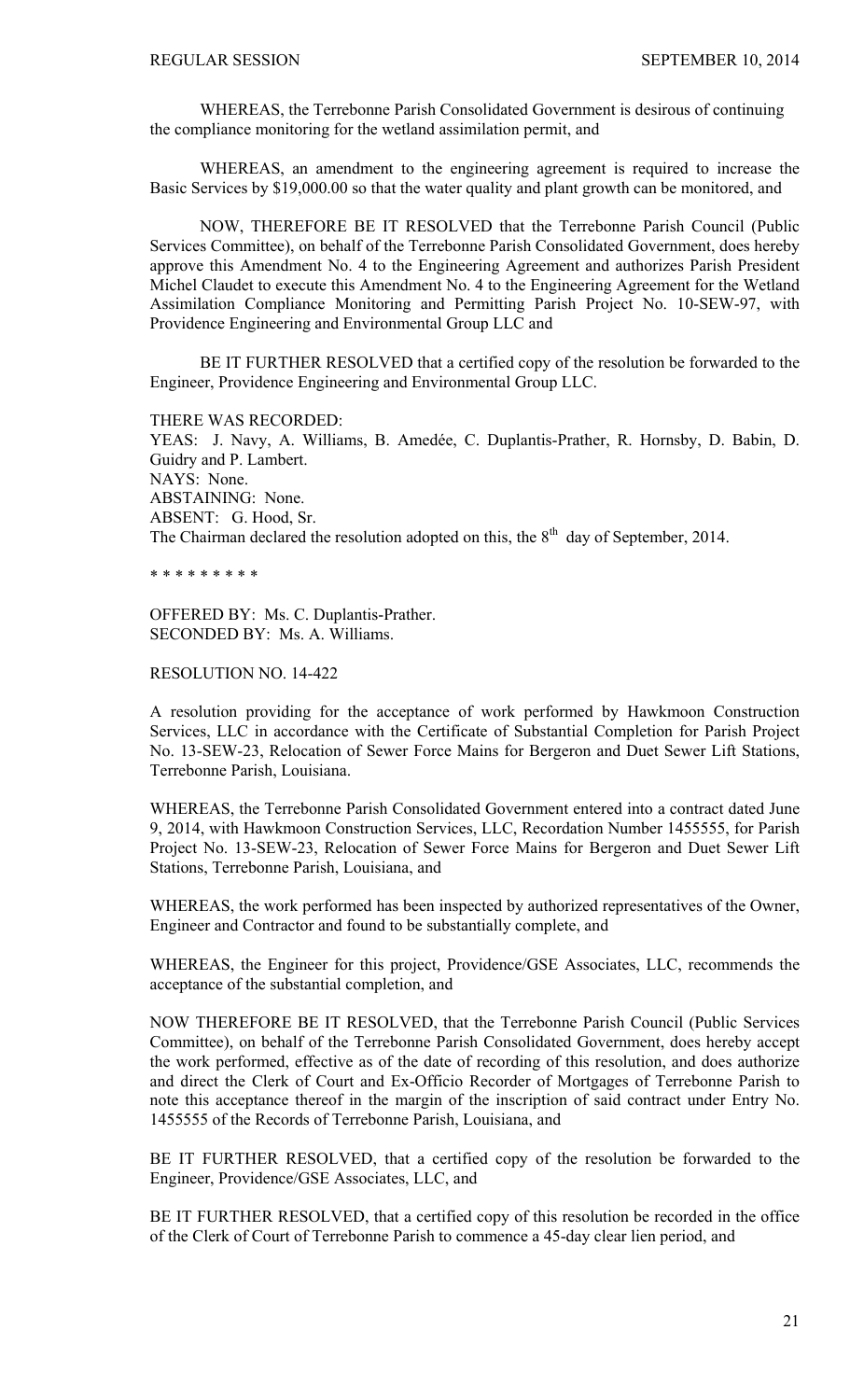BE IT FURTHER RESOLVED, that the Administration is authorized to make payment of retainage upon the presentation of a Clear Lien Certificate.

THERE WAS RECORDED: YEAS: J. Navy, A. Williams, B. Amedée, C. Duplantis-Prather, R. Hornsby, D. Babin, D. Guidry and P. Lambert. NAYS: None. ABSTAINING: None. ABSENT: G. Hood, Sr. The Chairman declared the resolution adopted on this, the  $8<sup>th</sup>$  day of September, 2014.

\* \* \* \* \* \* \* \* \*

The Chairman noted that there is a minor punch list for the aforementioned project.

Committee Member C. Duplantis-Prather exited the proceedings at 6:03 p. m.

OFFERED BY: Mr. P. Lambert. SECONDED BY: Ms. A. Williams.

RESOLUTION NO. 14-423

WHEREAS, the Terrebonne Parish Consolidated Government performs annual bridge inspections in accordance with the Federal Off System Bridge Program, and

WHEREAS, the Mayfield Bridge #2 located on Mayfield Road in Dulac has been structurally inspected by the Huval Engineering Firm, and

WHEREAS, the Engineer's report has noted structural issues with exposed rebar beneath the concrete deck panels, and

WHEREAS, these conditions require a temporary reduction of the bridge's weight limit, and

WHEREAS, the Engineer has recommended the weight limit be reduced from HS25-40 Tons to 15 Tons until repairs are complete.

NOW, THEREFORE BE IT RESOLVED by the Terrebonne Parish Council (Public Services Committee), on behalf of the Terrebonne Parish Consolidated Government, that the maximum weight limit for the Mayfield Bridge #2 be posted at 15 Tons until repairs to the structure are complete.

THERE WAS RECORDED: YEAS: J. Navy, A. Williams, B. Amedée, C. Duplantis-Prather, R. Hornsby, D. Babin, D. Guidry and P. Lambert. NAYS: None. ABSTAINING: None. ABSENT: G. Hood, Sr. The Chairman declared the resolution adopted on this, the  $8<sup>th</sup>$  day of September, 2014.

\* \* \* \* \* \* \* \* \*

 Ms. A. Williams moved, seconded by Mr. P. Lambert, "THAT, there being no further business to come before the Public Services Committee, the meeting be adjourned."

 The Chairman called for the vote on the motion offered by Ms. A. Williams. THERE WAS RECORDED: YEAS: B. Amedée, D. Babin, D. Guidry, R. Hornsby, P. Lambert, J. Navy, and A. Williams. NAYS: None. ABSENT: C. Duplantis-Prather and G. Hood, Sr. The Chairman declared the motion adopted and the meeting was adjourned at 6:03 p. m.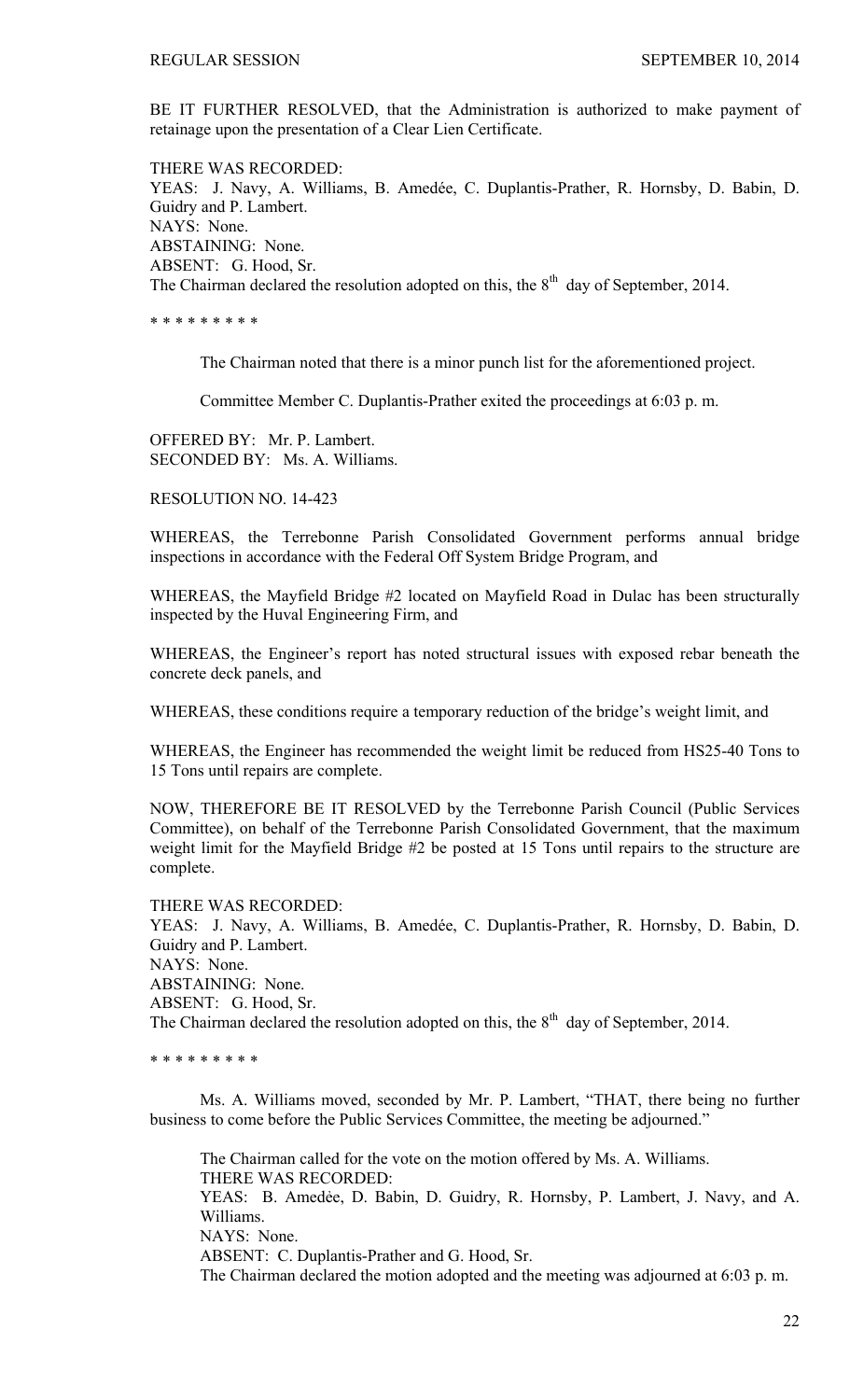Daniel Babin, Chairman

Suzette Thomas, Minute Clerk

 Mr. D. Babin moved, seconded by Mr. J. Navy, "THAT, the Council accept and ratify the minutes of the Public Services Committee meeting held on 09/08/14."

The Chairman called for a vote on the motion offered by Mr. D. Babin. THERE WAS RECORDED: YEAS: A. Williams, C. Duplantis-Prather, R. Hornsby, D. Babin, D. Guidry, P. Lambert and J. Navy. NAYS: None. ABSENT: G. Hood, Sr. and B. Amedèe. The Chairman declared the motion adopted.

 The Chairman called for a report on the Community Development and Planning Committee meeting held on 09/08/14, whereupon the Committee Chairman noting ratification of minutes calls public hearings on 09/24/14 rendered the following:

### **COMMUNITY DEVELOPMENT & PLANNING COMMITTEE**

### **SEPTEMBER 8, 2014**

 The Chairman, Dirk Guidry, called the Community Development & Planning Committee meeting to order at 6:07 p. m. in the Terrebonne Parish Council Meeting Room with an Invocation offered by C. Duplantis-Prather and the Pledge of Allegiance by J. Navy. Upon roll call, Committee Members recorded as present were: B. Amedẻe, D. Babin, C. Duplantis-Prather, D. Guidry, R. Hornsby, P. Lambert, J. Navy, and A. Williams. Capt. G. Hood, Sr., HPD Ret., was recorded as absent due to a personal matter. A quorum was declared present.

 Mr. R. Hornsby moved, seconded by Ms. A. Williams, "THAT, the Community Development & Planning Committee grant a variance from Parish standards for the construction of a gazebo over a right-of-way servitude located at 408 Port Royal Way, applicant Michael Nguyen." (\*\*SUBSTITUTE MOTION OFFERED AND LATER WITHDRAWN; SECOND SUBSTITUTE MOTION TO RETAIN ADOPTED AFTER DISCUSSION)

 Parish President Michel H. Claudet requested that Council Clerk Charlette Pochẻ display photographs of the proposed gazebo location at 408 Port Royal Way (the photos could not be displayed). He then explained that the Mr. Nguyen is requesting to construct a gazebo near a pond similar to the gazebo located at 253 Sierra Drive, Houma (District 3). President Claudet continued that Administration recently received complaints regarding vegetative growth in the pond on Sierra Drive; that when Administration attempted to clear the location, access to the location could not be gained due to structures being constructed in the Parish rights-of-way; and that Administration, ultimately, spoke with a neighbor regarding access and was granted permission to access and spray the pond. He then requested that Public Works Director Lt. Col. (Ret.) Greg Bush explain Administration's denial of the request for a variance.

 Lt. Col. (Ret.) Bush explained that Administration had three (3) 20 ft. wide servitudes along Sierra Drive for maintenance access to the pond; that a resident constructed fence across the first servitude in addition to a shed; that on the second servitude, the resident also constructed a fence and placed a shed behind it; and on the last servitude, the resident planted shrubbery and trees in the servitude. He continued that all remaining residents constructed their fences up to the servitude thereby preventing access to the pond. Lt. Col. (Ret.) Bush stated that Administration bore the cost of removing and re-erecting a residential fence, renting two (2) boats, paying two men to spray the pond, and the cost of spraying the pond. He noted these are additional costs borne by the Parish when there is no access available to the servitudes for normal maintenance purposes and for emergency measures access allows the Parish to access locations quickly. Lt. Col. (Ret.) Bush added that when access is not quickly available, residences are prone to flooding or other problems due to the obstructions; that the Port Royal Way location contains a large pond which is part of the servitude and 20 ft. on the top bank on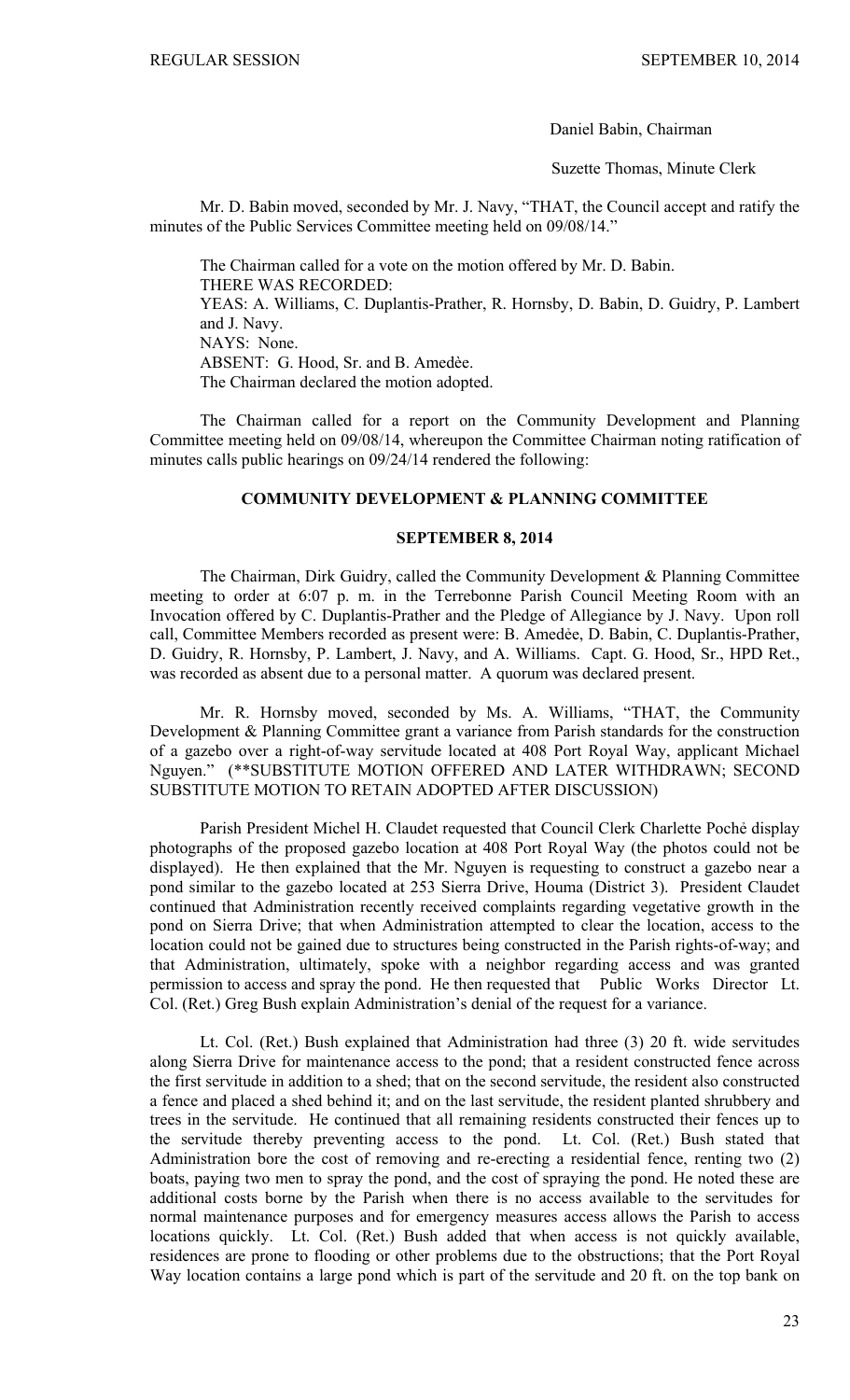every bodies' property; that 20 ft. is designed to allow Administration to inspect everyone's property to determine if there is slough off or when the land is falling into the pond; that when obstructions are constructed the opportunity to inspection locations and to spray the pond is lost; and that obstruction prevent access.

 President Claudet requested that Lt. Col. (Ret.) Bush explained why Administration had to dig property for retention around the Douglas Drive area due to obstructions along the servitude. He continued that the plat of the subdivision depicts the servitude obstructions.

 Lt. Col. (Ret.) Bush confirmed the aforementioned comments and noted that Administration's policy since 2008 has been no encroachments unless there is an extreme hardship to the owner. He added that at the Port Royal Way location there is no extreme hardship to the owner.

 President Claudet stated that the owner should have known of the servitude because it was depicted on the plat and reiterated that Administration needs access to Parish servitudes.

Mr. D. Babin offered a *substitute motion*, seconded by Ms. A. Williams, "THAT, the Community Development & Planning Committee grant a variance from Parish standards to permit the construction of a gazebo at 408 Port Royal Way and that the fence at said location be move to the 20 ft. servitude." (\*\*SUBSTITUTE MOTION WITHDRAWN LATER IN DISCUSSION; SECOND SUBTITUTE MOTION TO RETAIN ADOPTED)

Committee Member R. Hornsby interjected that Mr. Nguyen could have constructed the gazebo without requesting permission and no one would have known about the construction. He continued that Mr. Nguyen has expended money for the gazebo which has been partially constructed; that a permit has been obtained; and that he is willing to sign a hold harmless agreement, grant access to the pond, and incur the expense of removing the fence, if necessary.

 Committee Member B. Amedẻe inquired about the Parish recouping any of the expended funds for the Sierra Drive location; whether maintenance can be completed from a boat; if there is a barge small enough to be launch into the Port Royal Way pond; if the fences and bulkhead going to the water encroach upon the servitude; could maintenance be performed if the fence were moved back; whether arbitrary and capricious application of granting variances would be a problem if other residents were denied the ability to be granted a variance; and whether the residents can take over maintenance of the pond;

 Lt. Col. (Ret.) Bush stated that Administration has not recovered any funding; explained that a barge is needed to perform maintenance on the Port Royal Way pond; that the expense increases because dirt would have to be trucked from the site; that there is only a 50 ft. servitude the entrance and that the actual opening is 12 to 14 ft.; that a marsh buggy could not be used either; that the fence and bulkhead are encroaching upon the servitude; however, a Letter of No Objection was issued for the bulkhead because cuts the Parish's maintenance cost down due to it keeping the soil in place and adds to the stability of the soil; that the bulkhead does not change the hydrologic design of the pond; that Administration can work around the gazebo if the fence were moved back to the servitude; however, it could not do so if all the residences constructed fences or buildings on the servitude; and that he does not know if it possible for residents to take over maintenance of the pond.

 Parish Attorney Courtney Alcock stated that a determination would need to be made with regards to the pond receiving public waters and if so, a contract could be administered to allow residents to maintain the pond, drainage, and the surrounding land owners would have to sign a document an agreement, and that the dedication of the pond would need to be reviewed. She noted that the process would be difficult and it was not advisable.

 Committee Member B. Amedẻe stated that she is not in favor of any of the motions currently on the floor and that she does not see any hardship for granting the variance. She noted that by granting variance, the Committee would be placing obstacles in the way of Administration doing its job.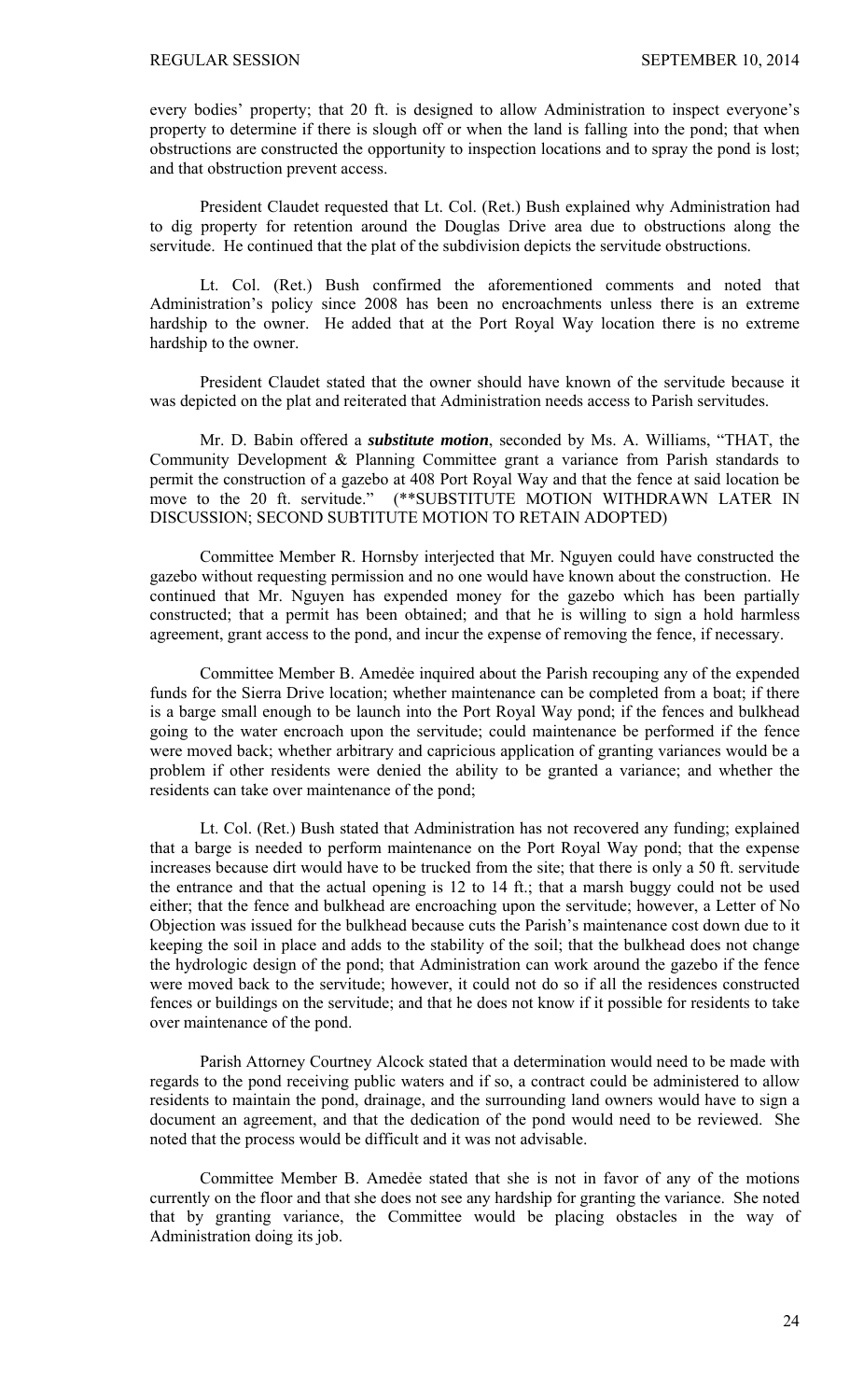Committee Member J. Navy expressed his concern with regards to the granting the aforementioned variance hindering Administration from completing its maintenance work.

Committee Member A. Williams exited the proceedings at 6:32 p. m.

Committee Member D. Babin noted that it is the responsibility of realtors to inform purchasers of servitude dedications.

Discussion transpired relative to the aforementioned matter needing to be voted upon this evening.

Committee Member D. Babin withdrew the *substitute motion*.

Mr. D. Babin offered a *second substitute motion*, seconded by Mr. P. Lambert, "THAT, the Community Development & Planning retain, for two weeks, the matter relative to granting variance from Parish standards for a gazebo to be constructed over a servitude at 408 Port Royal Way." (\*\**SECOND SUBSTITUTE MOTION* ADOPTED AFTER ADDITIONAL DISCUSSION)

Additional discussion ensued relative to the fence at 408 Port Royal Way encroaching upon the Parish's servitude and the expenses borne by the Parish to rectify situations when the occur.

In response to questioning, Lt. Col. (Ret.) Bush stated that the Parish bore the cost for removing and re-erecting the fence on Sierra Drive because it was determined that the obstruction existed for more than three years and no action to correct the problem within that time was taken.

Committee Member R. Hornsby requested additional time to discuss the matter further with Mr. Nguyen to determine if a right-of-way agreement can be granted.

The Chairman inquired about the costs borne by Administration due to residents illegally constructing structures/fences in Parish rights-of-way when there is no statute of limitation to address violations of Parish provisions.

Lt. Col. (Ret.) Bush stated that the Legal Department devises hold harmless agreements for any variances that are granted while in the past agreements were not signed.

\*\*The Chairman called for the vote on the *second substitute* motion offered by Mr. D. Babin.

THERE WAS RECORDED:

YEAS: B. Amedẻe, D. Babin, C. Duplantis-Prather, D. Guidry, R. Hornsby, P. Lambert, and J. Navy. NAYS: None. ABSENT: G. Hood, Sr. and A. Williams.

The Chairman declared the *second substitute* motion adopted.

OFFERED BY: Mr. D. Babin. SECONDED BY: Mr. R. Hornsby.

#### RESOLUTION NO. 14-424

A RESOLUTION SUPPORTING LOCAL EDUCATIONAL EFFORTS REGARDING ACT NO. 436 OF THE LOUISIANA LEGISLATURE WHICH WILL BE PLACED ON THE NOVEMBER 4, 2014 BALLOT AND REQUESTING PARISH ADMINISTRATION TO AUTHORIZE USE OF SUCH PROPERTIES FOR AFFORDABLE HOUSING BY WAIVING PARISH LIENS AND TAXES , AND TO PROVIDE FOR RELATED MATTERS

WHEREAS, Act No. 436 (formerly House Bill 256) of the Louisiana Legislature (redemption period reduction for blighted or abandoned property sold at tax sale), which will be on the ballot on the November 4, 2014, is a proposed constitutional amendment that would allow blighted or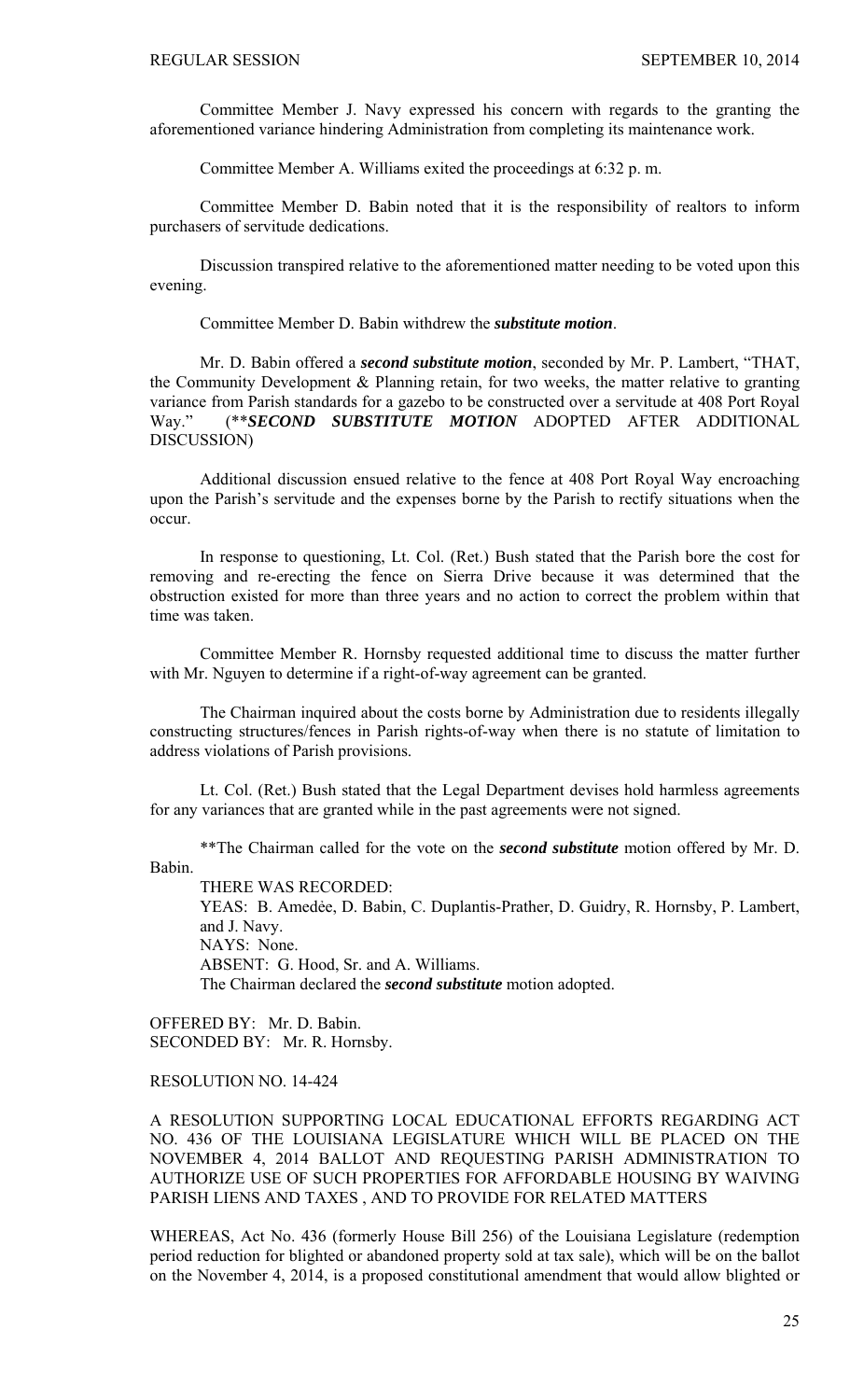abandoned properties adjudicated to a parish to reduce the time period for the original property owner to redeem the property after failure to pay taxes due from 36 months to 18 months; and

WHEREAS, the Terrebonne Parish Council on behalf of TPCG believes public education regarding this proposed constitutional amendment which will be presented to the citizens of Louisiana on the November 4, 2014 ballot is important and requests that the proposition with explanation be placed on the various media outlets of TPCG including the parish website and TPTV ; and

WHEREAS, should the constitutional amendment be approved by the voters of this state, the Terrebonne Parish Council requests that Parish administration consider waiving all parish liens or taxes due on such properties upon the expiration of the current or shortened redemptive period to make the blighted properties available for non-profit and governmental agencies to utilize the properties for in-fill and affordable housing projects.

NOW THEREFORE BE IT RESOLVED that the Terrebonne Parish Council (Community Development and Planning Committee), on behalf of the Terrebonne Parish Consolidated Government, requests that the proposition associated with Act No. 436, with explanation, be placed on the various media outlets of TPCG including the parish website and TPTV and that should the constitutional amendment be approved by the voters of this state, the Terrebonne Parish Council further requests that Parish administration consider waiving all parish liens or taxes due on such properties upon the expiration of the current or shortened redemptive period to make the blighted properties available for non-profit and governmental agencies to utilize for infill and affordable housing projects.

THERE WAS RECORDED:

YEAS: J. Navy, B. Amedée, C. Duplantis-Prather, R. Hornsby, D. Babin, D. Guidry and P. Lambert. NAYS: None. ABSTAINING: None. ABSENT: A. Williams and G. Hood, Sr. The Chairman declared the resolution adopted on this, the  $8<sup>th</sup>$  day of September, 2014.

\* \* \* \* \* \* \* \* \*

 Committee Member J. Navy stated that the aforementioned action is in "good spirit" of Act No. 436; that the Legal Department has been requested to look into publication of the act prior to the November 4, 2014 election; and that the act would provide amnesty of liens on commercial and residential structures for non-profit agencies to place the structures back into commerce.

OFFERED BY: Mr. P. Lambert. SECONDED BY: Mr. D. Babin.

RESOLUTION NO. 14-425

A RESOLUTION TO CALL A PUBLIC HEARING REGARDING OBLIGATING THE NECESSARY FUNDING UNDER THE TERREBONNE PARISH REPETITIVE FLOOD CLAIM PROGRAM, PROJECT NO. RFC-PJ-06-LA-2012-004, TO ACQUIRE THE STRUCTURE AT 5715 HIGHWAY 56, CHAUVIN, LA 70344.

WHEREAS, the Terrebonne Parish Consolidated Government has been formally notified by FEMA that the Repetitive Flood Claim Project No. RFC-PJ-06-LA-2012-004 can proceed with the mitigation of the following property:

Address: 5715 Highway 56 Chauvin, LA 70344

Owned by: Houston J. Lirette, Sr.

Legal Description: On the batture lot or portion of land, situated in the PARISH OF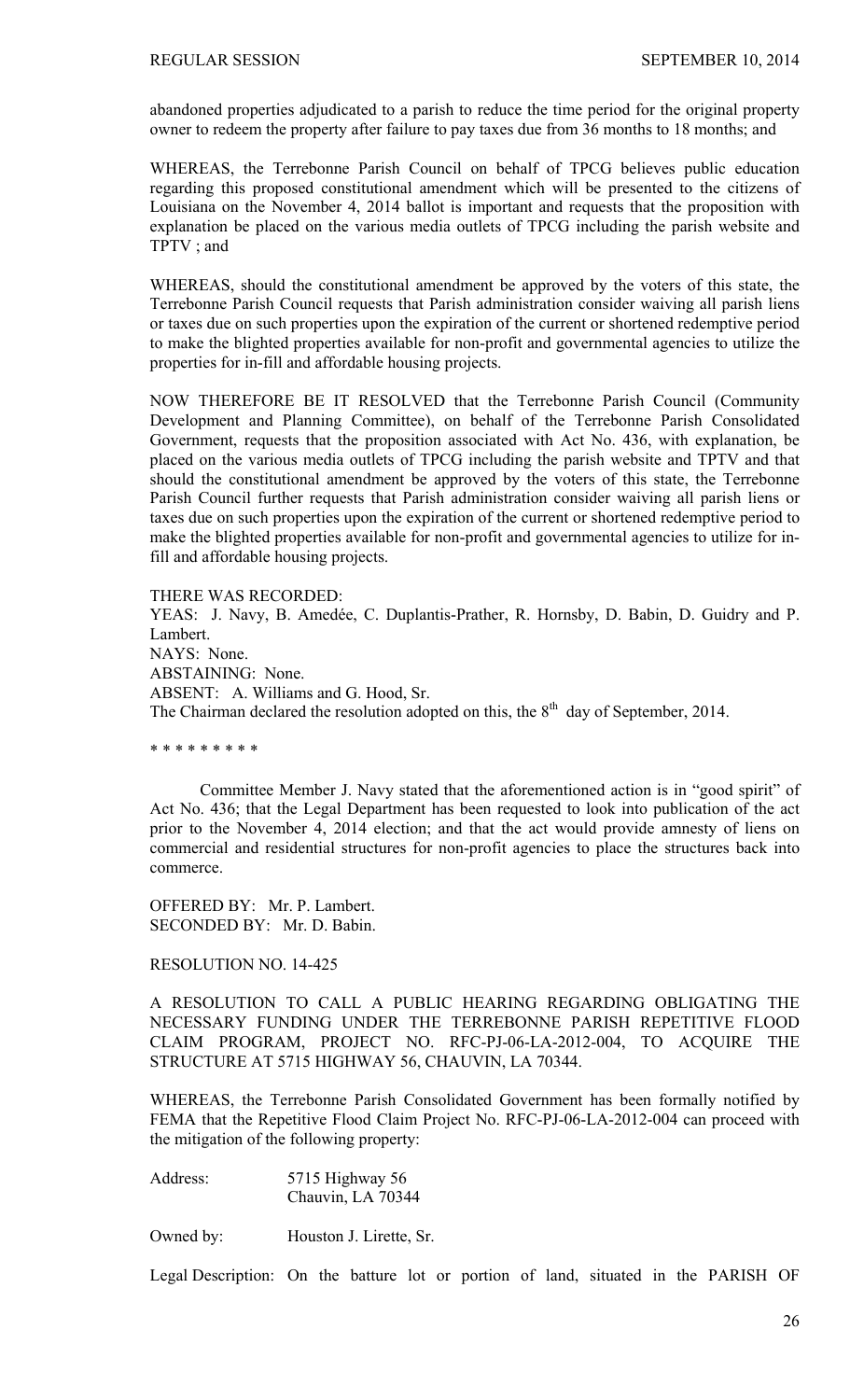TERREBONNE, STATE OF LOUISIANA, about seventeen (17) miles below the City of Houma, Louisiana, measuring fifty (50') feet front on the Public Road running along the right descending bank of Bayou Little Caillou, by depth between parallel lines of the said bayou Little Caillou; being bounded above by other property of the Vendor (Paul Dovic Lirette) and below by the property of Moise Lirette; together with all rights, ways, privileges, and servitudes thereunto belonging, or in anywise appertaining, and all buildings and improvements thereon.

WHEREAS, the required "acquisition packet" has been prepared and executed for the property owner recommending acquisition through the RFC program, and

WHEREAS, the structure owner/s has/have agreed in writing to accept the appraised value as full compensation for the property as estimated in the attached Estimated Financial Breakdown form, and

WHEREAS, a public hearing is required regarding the acquisition of property by the Parish,

NOW, THEREFORE, BE IT RESOLVED, by the Terrebonne Parish Council (Community Development and Planning Committee), on behalf of the Terrebonne Parish Consolidated Government, that a public hearing be called for September 24, 2014 at 6:30 p.m. to hear comment on obligating the necessary funding under the Terrebonne Parish Repetitive Flood Claim Project No. RFC-PJ-06-LA-2012-004, to mitigate the property above through acquisition.

THERE WAS RECORDED: YEAS: J. Navy, B. Amedée, C. Duplantis-Prather, R. Hornsby, D. Babin, D. Guidry and P. Lambert. NAYS: None. ABSTAINING: None. ABSENT: A. Williams and G. Hood, Sr. The Chairman declared the resolution adopted on this, the  $8<sup>th</sup>$  day of September, 2014.

\* \* \* \* \* \* \* \* \*

OFFERED BY: Mr. R. Hornsby. SECONDED BY: Mr. D. Babin.

RESOLUTION NO. 14-426

A RESOLUTION GIVING NOTICE OF INTENT TO ADOPT AN ORDINANCE TO AUTHORIZE THE ACQUISITION OF STRUCTURES AND LANDS UNDER THE TERMS AND CONDITIONS OF THE COMMUNITY DEVELOPMENT BLOCK GRANT (CDBG) BUYOUT PROGRAM; TO AUTHORIZE THE PARISH PRESIDENT TO EXECUTE ANY AND ALL DOCUMENTS NECESSARY TO EFFECT ACQUISITION; AND CALLING A PUBLIC HEARING ON SAID MATTER FOR WEDNESDAY, SEPTEMBER 24, 2014 AT 6:30 P. M.

WHEREAS, the Terrebonne Parish Consolidated Government has been advised by consultants, Leidos, Inc. as part of the implementation of the Gustav/Ike Recovery Plan CDBG Buyout Program project management duties that they recommend acquisition under the grant program of the following property; and

WHEREAS, as agents, Leidos, Inc. has executed all necessary documents with the following property owner to acquire all structures and lands located at the address and for the amount stipulated below:

| Owner( $s$ ) and address: | 515 Oakwood, Houma, Louisiana 70363 |
|---------------------------|-------------------------------------|
|                           | Clifton and Josie Trahan, owners;   |

| <b>Appraised Value:</b>               | \$244,000.00 |
|---------------------------------------|--------------|
| <b>Estimated Total Project Costs:</b> | \$276,280.00 |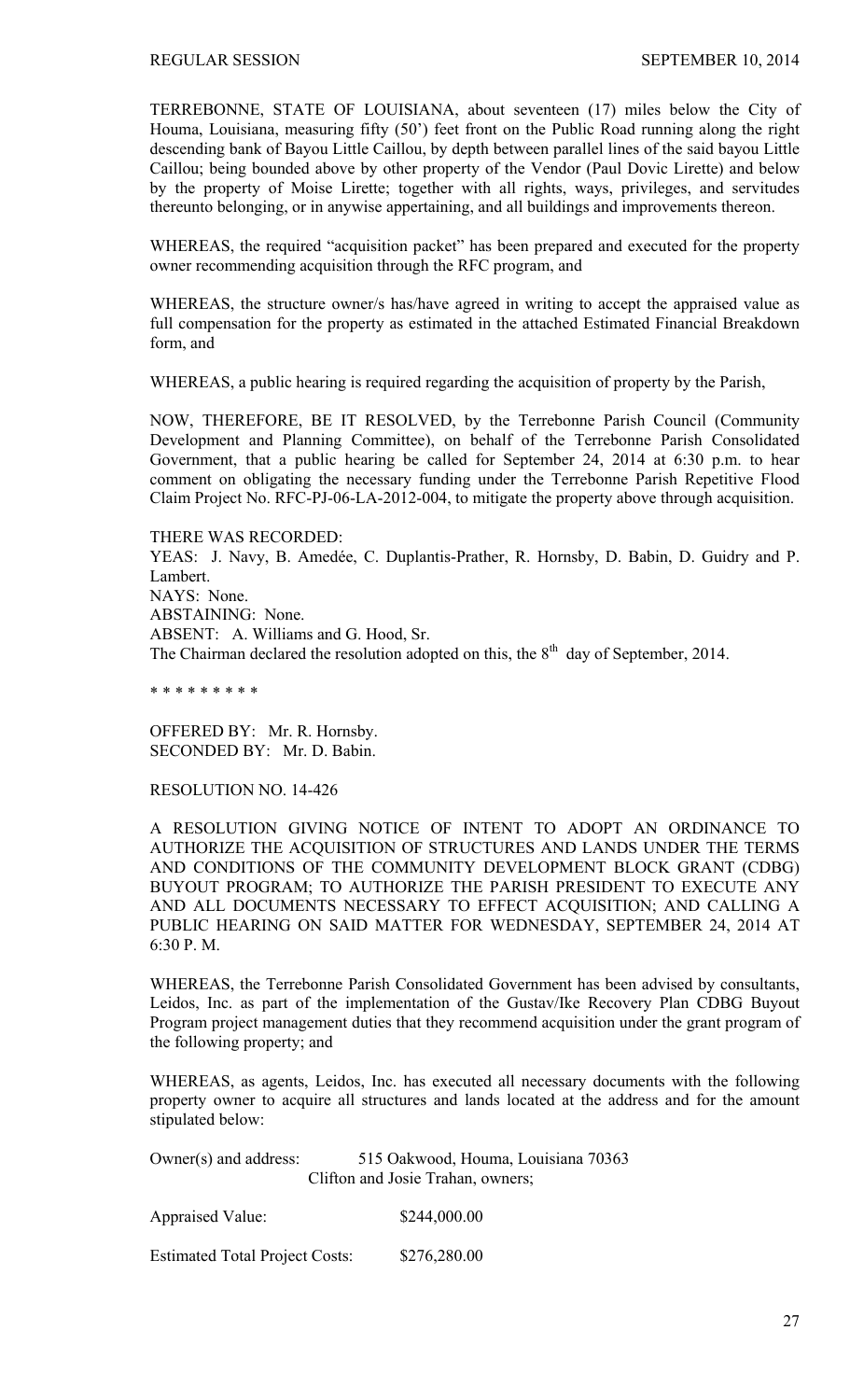Offer Amount: \$244,000.00

Legal Description: Lot twenty (20) of block four (4) of addendum no. three (3) to Subdivision in the parish of Terrebonne Louisiana on the right descending bank of Bayou Terrebonne, as shown on the map of Addendum No. Three (3) to Roberta Grove Subdivision made by DeFraites Associates, Inc., on April 5, 1968, recorded in COB 455, folio 678 Entry No. 339,552, Volume 26, Map No. 2452, Terrebonne Parish; said Lot Twenty (20) of Block Four (4) of addendum no. three (3) measuring a front of Seventy (70') feet on the east side of Oakwood Drive, by a depth of One Hundred Twenty (120') feet between equal and parallel lines; said lot being bounded on the North by Lot Twenty-twp (22), on the South by Lot Nineteen (19), on the East by portions of Lots Seven (7) and Eight (8) of Block Four (4) of Addendum No. Two (2) to Roberta Grove Subdivision, and on the West by Oakwood Drive; together with all the buildings and improvements thereon and all rights, ways, privileges, prescriptions and servitudes thereto belonging and appertaining.

WHEREAS, the above listed property owner has agreed to the offer to purchase for the amount stipulated.

NOW, THEREFORE, BE IT RESOLVED by the Terrebonne Parish Council (Community Development and Planning Committee), on behalf of the Terrebonne Parish Consolidated Government, that notice is hereby given to adopt an ordinance to authorize the acquisition of structures and lands under the terms and conditions of the Gustav/Ike Recovery Plan CDBG Buyout Program; to authorize the Parish President to execute any and all documents necessary to effect acquisition; and calling a public hearing on said matter for Wednesday, September 24, 2014, at 6:30 p. m.

THERE WAS RECORDED: YEAS: J. Navy, B. Amedée, C. Duplantis-Prather, R. Hornsby, D. Babin, D. Guidry and P. Lambert. NAYS: None. ABSTAINING: None. ABSENT: A. Williams and G. Hood, Sr. The Chairman declared the resolution adopted on this, the  $8<sup>th</sup>$  day of September, 2014.

\* \* \* \* \* \* \* \* \*

OFFERED BY: Mr. D. Babin. SECONDED BY: Mr. P. Lambert.

RESOLUTION NO. 14-427

A RESOLUTION GIVING NOTICE OF INTENT TO ADOPT AN ORDINANCE TO AUTHORIZE THE ACQUISITION OF STRUCTURES AND LANDS UNDER THE TERMS AND CONDITIONS OF THE COMMUNITY DEVELOPMENT BLOCK GRANT (CDBG) BUYOUT PROGRAM; TO AUTHORIZE THE PARISH PRESIDENT TO EXECUTE ANY AND ALL DOCUMENTS NECESSARY TO EFFECT ACQUISITION; AND CALLING A PUBLIC HEARING ON SAID MATTER FOR WEDNESDAY, SEPTEMBER 24, 2014 AT 6:30 P. M.

WHEREAS, the Terrebonne Parish Consolidated Government has been advised by consultants, Leidos, Inc. as part of the implementation of the Gustav/Ike Recovery Plan CDBG Buyout Program project management duties that they recommend acquisition under the grant program of the following property; and

WHEREAS, as agents, Leidos, Inc. has executed all necessary documents with the following property owner to acquire all structures and lands located at the address and for the amount stipulated below:

Owner(s) and address: 505 Middlewood, Houma, LA 79363 Linda and Willis Vincent Fazzio, owners;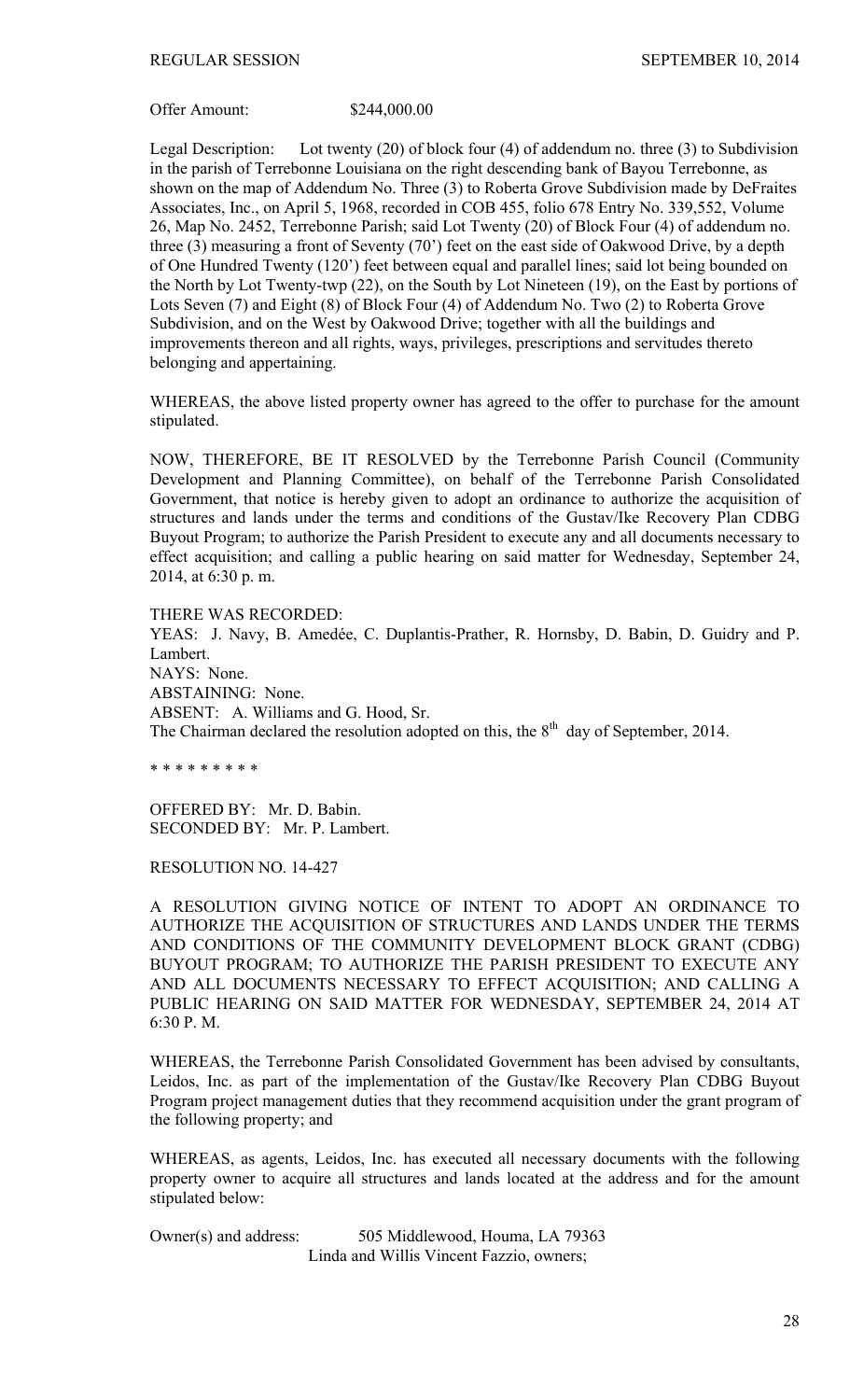Appraised Value: \$146,000.00

Estimated Total Project Costs: \$158,280.00

Offer Amount: \$146,000.00

Legal Description: Lot Fourteen (14) of block eight (8) of addendum no. three (3) to Subdivision in the parish of Terrebonne Louisiana on the right descending bank of Bayou Terrebonne, as shown on the map of Addendum No. Three (3) to Roberta Grove Subdivision made by DeFraites Associates, Inc., on April 5, 1968, recorded in COB 455, folio 678 Entry No. 339,552, Volume 26, Map No. 2452, Terrebonne Parish; said Lot Fourteen (14) of Block Eight (8) of addendum no. three (3) measuring 111.93 feet on the south side of Middlewood Drive, by depth of 83.61 feet on its east line, 125 on its south line, 58.06 feet on the east side of Middlewood Drive, on the south by Lot Thirteen (13), on the east by Lots One (1) and Two (2), and on the west by Middlewood Drive; together with all the buildings and improvements thereon and all rights, ways, privileges, prescriptions and servitudes thereto belonging and appertaining.

WHEREAS, the above listed property owner has agreed to the offer to purchase for the amount stipulated.

NOW, THEREFORE, BE IT RESOLVED by the Terrebonne Parish Council (Community Development and Planning Committee), on behalf of the Terrebonne Parish Consolidated Government, that notice is hereby given to adopt an ordinance to authorize the acquisition of structures and lands under the terms and conditions of the Gustav/Ike Recovery Plan CDBG Buyout Program; to authorize the Parish President to execute any and all documents necessary to effect acquisition; and calling a public hearing on said matter for Wednesday, September 24, 2014, at 6:30 p.m.

THERE WAS RECORDED:

YEAS: J. Navy, B. Amedée, C. Duplantis-Prather, R. Hornsby, D. Babin, D. Guidry and P. Lambert. NAYS: None. ABSTAINING: None.

ABSENT: A. Williams and G. Hood, Sr.

The Chairman declared the resolution adopted on this, the  $8<sup>th</sup>$  day of September, 2014.

\* \* \* \* \* \* \* \* \*

 Mr. D. Babin moved, seconded by Mr. P. Lambert, "THAT, there being no further business to come before the Community Development & Planning Committee, the meeting be adjourned."

 The Chairman called for the vote on the motion offered by Mr. . THERE WAS RECORDED: YEAS: B. Amedẻe, D. Babin, C. Duplantis-Prather, D. Guidry, R. Hornsby, P. Lambert, and J. Navy. NAYS: None. ABSENT: G. Hood, Sr. and A. Williams. The Chairman declared the motion adopted and the meeting was adjourned at 6:48 p. m.

Dirk Guidry, Chairman

Suzette Thomas Minute Clerk

 Mr. D. Guidry moved, seconded by Mr. D. Babin, "THAT, the Council accept and ratify the minutes of the Community Development and Planning Committee meeting held on 09/08/14."

The Chairman called for a vote on the motion offered by Mr. D. Guidry. THERE WAS RECORDED: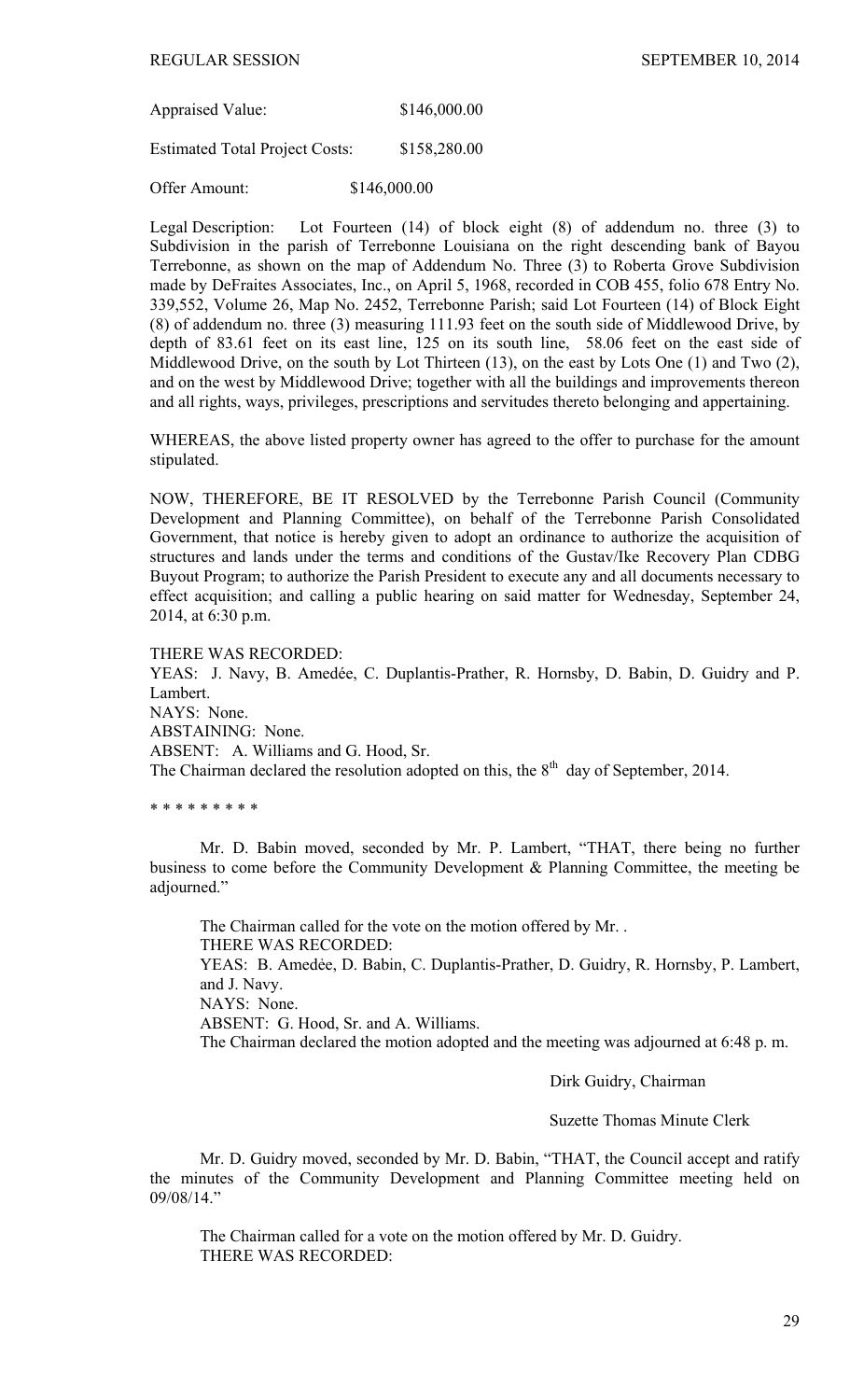YEAS: A. Williams, C. Duplantis-Prather, R. Hornsby, D. Babin, D. Guidry, P. Lambert and J. Navy. NAYS: None. ABSENT: G. Hood, Sr. and B. Amedèe. The Chairman declared the motion adopted.

 Ms. A. Williams moved, seconded by Mr. J. Navy, "THAT, the Council approve the following street light lists, if necessary:

ENERGIZE TWO (2) LIGHTS IN SUGAR POINTE COMMERCIAL PARK; ROAD LIGHTING DISTRICT NO. 2; ENTERGY; R. HORNSBY

ENERGIZE THE LIGHTS ALONG GOVERNMENT STREET AND ALONG THE EXTENSION OF OLYMPIAN OFFSHORE LANE; ROAD LIGHTING DISTRICT NO. 1; SLECA; A. WILLIAMS

INSTALL THREE 100-WATT HPS STREET LIGHTS ON THE SOUTH SIDE OF VALHI BLVD. BETWEEN THE ADDRESSES OF 1315 AND 1359 VALHI BLVD.; ROAD LIGHTING DISTRICT NO. 2; SLECA; R. HORNSBY

The Chairman called for a vote on the motion offered by Ms. A. Williams. THERE WAS RECORDED: YEAS: A. Williams, C. Duplantis-Prather, R. Hornsby, D. Babin, D. Guidry, P. Lambert and J. Navy. NAYS: None. ABSENT: G. Hood, Sr. and B. Amedèe. The Chairman declared the motion adopted.

 Mr. P. Lambert moved, seconded by Ms. A. Williams, "THAT, the Council hold nominations open for the one long-standing vacancy on the Bayou Blue Fire Protection District Board until further notice."

The Chairman called for a vote on the motion offered by Mr. P. Lambert. THERE WAS RECORDED: YEAS: A. Williams, C. Duplantis-Prather, R. Hornsby, D. Babin, D. Guidry, P. Lambert and J. Navy. NAYS: None. ABSENT: G. Hood, Sr. and B. Amedèe. The Chairman declared the motion adopted.

 Mr. D. Babin moved, seconded by Mr. D. Guidry, "THAT, the Council hold nominations open for a term that will expire on September 11, 2014 on the Houma Board of Zoning Adjustments until the next Council meeting."

The Chairman called for a vote on the motion offered by Mr. D. Babin. THERE WAS RECORDED: YEAS: A. Williams, C. Duplantis-Prather, R. Hornsby, D. Babin, D. Guidry, P. Lambert and J. Navy. NAYS: None. ABSENT: G. Hood, Sr. and B. Amedèe. The Chairman declared the motion adopted.

 Mr. D. Babin moved, seconded by Ms. A. Williams, "THAT, the Council open nominations for the three terms that will expire on September 17, 2014 on the Veterans' Memorial District Board; that Mr. Richard Ricca (nominated for re-appointment by VFW Post No. 3665) and Mr. Ken Royston (Parish President's appointment) be nominated; that nominations be closed and that Mr. Richard Ricca and Mr. Ken Royston be re-appointed to serve another term on the Veterans' Memorial District Board and that the Council hold the additional position open (replacement to be selected by Rep. Lenar Whitney) until the next Council meeting."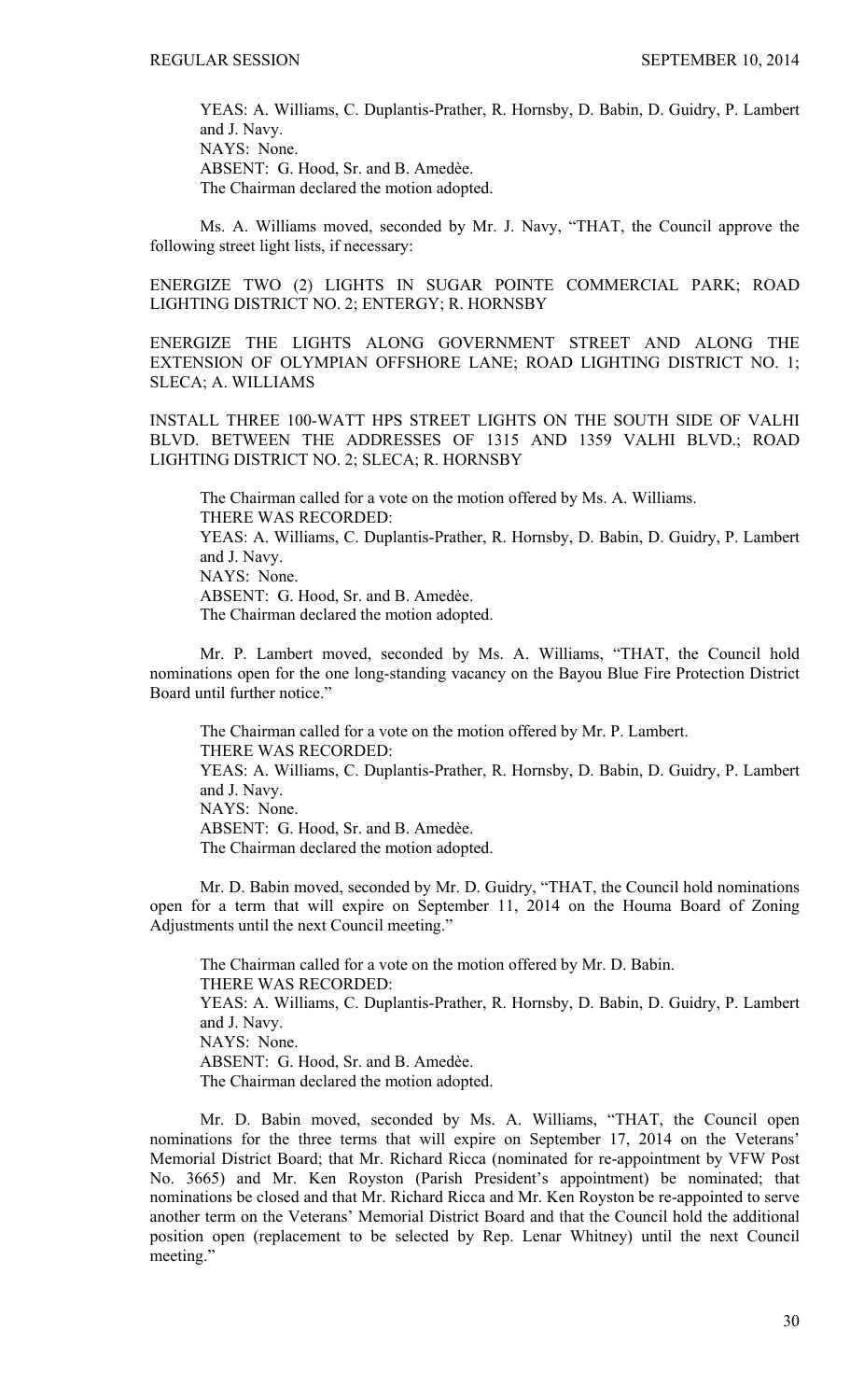The Chairman called for a vote on the motion offered by Mr. D. Babin. THERE WAS RECORDED: YEAS: A. Williams, C. Duplantis-Prather, R. Hornsby, D. Babin, D. Guidry, P. Lambert and J. Navy. NAYS: None. ABSENT: G. Hood, Sr. and B. Amedèe. The Chairman declared the motion adopted.

 Ms. A. Williams moved, seconded by Ms. C. Duplantis-Prather, "THAT, the Council accept the resignation of Mr. Ernest Brown and open nominations for the two vacant positions on the Children and Youth Services Planning Board; that Mr. Alton Johnson and Mr. Sammuel J. Castalano be nominated; close nominations and appoint Mr. Alton Johnson and Mr. Sammuel J. Castalano be appointed to serve a term on the Children and Youth Services Planning Board."

The Chairman called for a vote on the motion offered by Ms. A. Williams. THERE WAS RECORDED: YEAS: A. Williams, C. Duplantis-Prather, R. Hornsby, D. Babin, D. Guidry, P. Lambert and J. Navy. NAYS: None. ABSENT: G. Hood, Sr. and B. Amedèe. The Chairman declared the motion adopted.

 The Council Chairman announced the following vacancies, which will be handled as per usual procedure:

- Four vacancies on the Coastal Zone Management and Restoration Committee for terms that will expire on October 31, 2014. (Three to be appointed by the Council and one to be appointed by the Parish President)
- One vacancy on the Recreation District No. 11 Board to fill the remainder of a term until 07/01/16.

Under Agenda Item 7A – Announcements, Council Members:

- Councilman D. Babin announced that the Pontoon Bridge in Dulac located by the Houma Navigational Canal will be open to vehicular traffic in approximately two weeks.
- Councilman D. Babin announced that the bids for construction of the new Pontoon Bridge went out on yesterday.
- Councilman D. Babin announced that the United Houma Indian Nation Pow Wow will be held on September 20 and 21 at the Houma Airbase.
- Councilman D. Babin announced that a 5K race will be held in the Mulberry area on September 27 to help fund projects for Recreation District No. 9.
- Councilwoman C. Duplantis-Prather announced to every pet owner to have their pets spayed and neutered to help control the pet population, and asked that if a stray animal is found to please contact the Animal Shelter at (985) 873-6709. She also stated that the Animal Shelter has a cost-efficient spay and neuter program that is based upon the size of the animal and the owner's income, noting that other pertinent information can be found on their website at [www.animalshelter@tpcg.org.](http://www.animalshelter@tpcg.org/)
- Councilman J. Navy announced to the public that he has been in conversation with the Louisiana Department of Transportation (DOTD) concerning drainage maintenance and grass cutting; noting that someone from that department will be out Friday (September 12) to inspect the areas of concern in District 1 and possibly come up with a maintenance plan to help solve this problem.

Under Agenda Item 7B – Parish President Michel Claudet announced:

- The closure on Hollywood Road last week was due to a sewer force main line repairs; thus noting that Hollywood Road will be closed for repairs in the near future with an alternate lane constructed for vehicular traffic.
- The permits for the Cannata's Street Bridge Project should be coming soon and construction will begin thereafter.